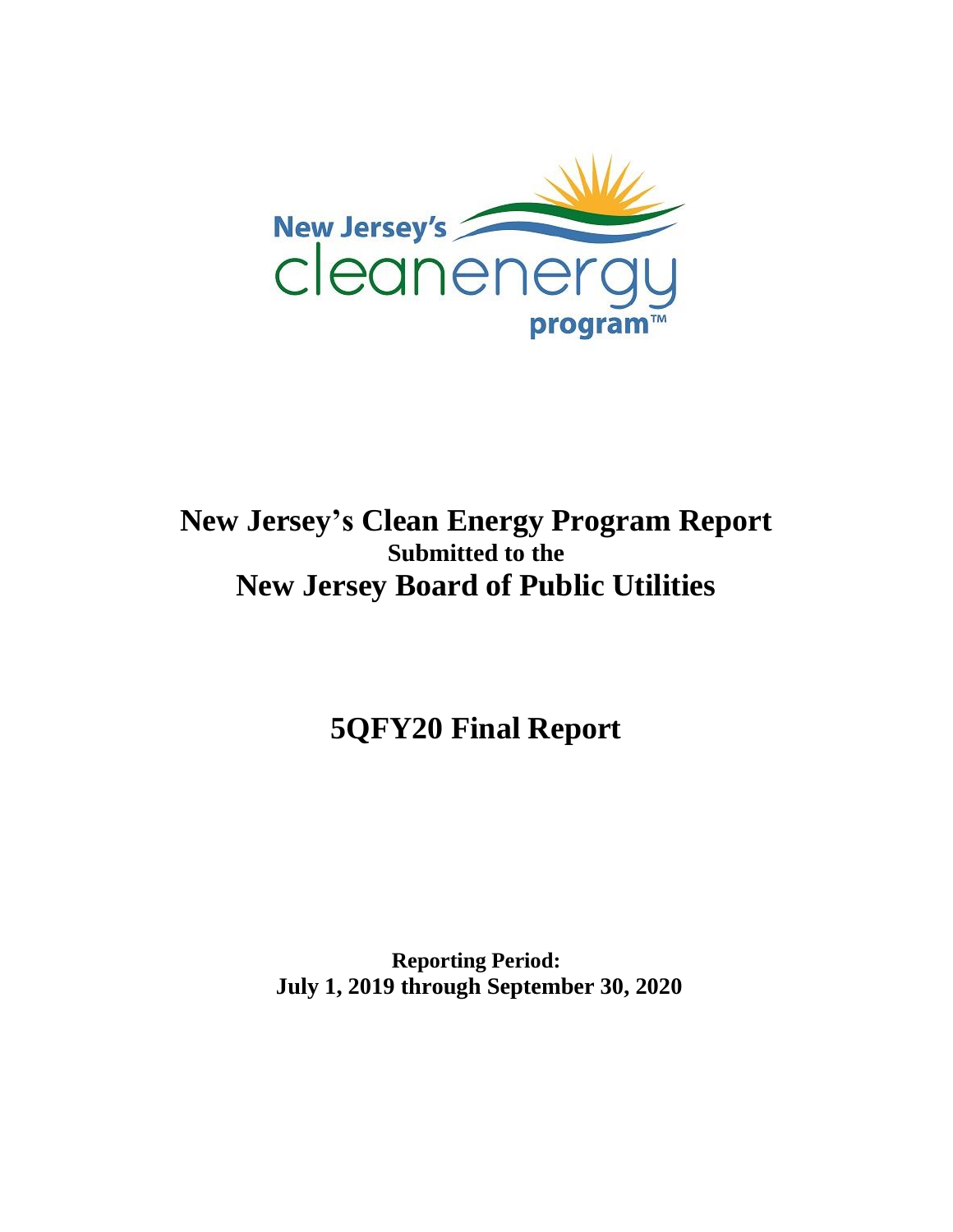## **Table of Contents**

| Ι.  |                                  |    |
|-----|----------------------------------|----|
| Π.  |                                  | 9  |
| Ш.  | 5QFY20 Reporting Data Worksheets |    |
|     | <b>Detailed Expenses</b>         | 13 |
|     |                                  |    |
|     | <b>Electric Generation</b>       |    |
|     |                                  |    |
|     |                                  |    |
| IV. |                                  |    |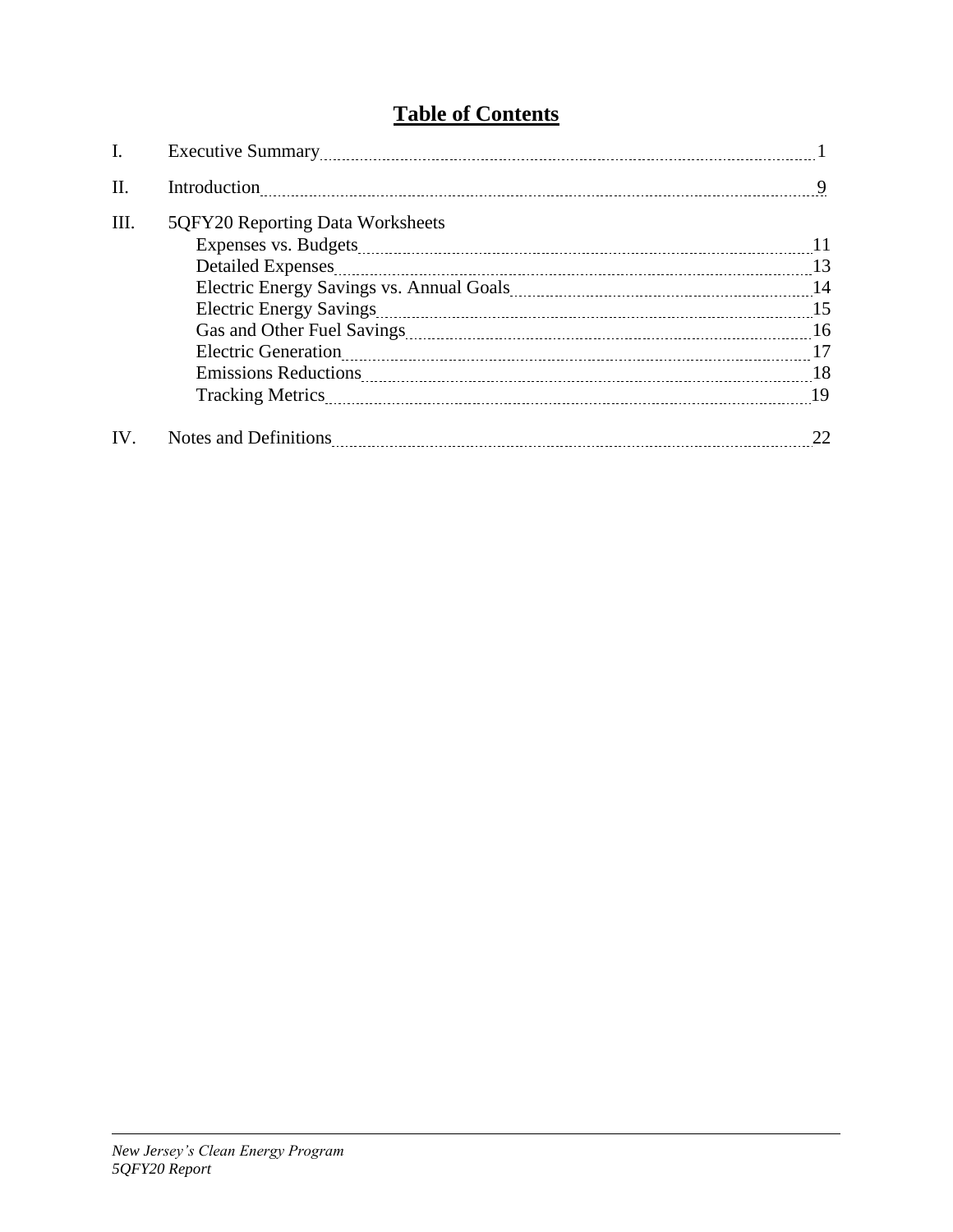### **I. Executive Summary**

This document reports the results of New Jersey's Clean Energy Program ("NJCEP"), administered by the New Jersey Board of Public Utilities' (the "Board" or "NJBPU") Division of Clean Energy ("DCE"). Included are financial, tracking metric, energy saving/generation, and emission reduction data for the statewide energy efficiency and renewable energy programs. This report captures the progress of the clean energy programs in place during the period from July 1, 2019 through September 30, 2020, also referred to as  $5QFY20.<sup>1</sup>$ 

In its role as NJCEP Program Administrator, TRC Energy Services ("TRC"), a division of TRC Environmental Corp., and members of its team" including CLEAResult, manage the majority of the NJCEP programs and report on the activities of the DCE, NJ Economic Development Authority, and six of New Jersey's investor-owned electric and natural gas utilities as related to their involvement in the operation of the Comfort Partners low-income program.

Section III of this report includes detailed worksheets showing:

- 1. Expenditures compared to budgets for each program
- 2. Expenditures broken down by the following specific expense categories:
	- a. Administration and Program Development
	- b. Sales, Call Centers, Marketing, and Website
	- c. Training
	- d. Rebates, Grants, and Other Direct Incentives
	- e. Rebate Processing, Inspections, and Other Quality Control
	- f. Evaluation and Related Research
- 3. Metric tracking results from implementation of any given program
- 4. Annual electric and gas energy savings compared to annual goals
- 5. Annual and lifetime:
	- a. electric and natural gas energy savings and demand reductions
	- b. CHP and fuel cell electric capacity and generation
	- c. renewable energy capacity and generation
- 6. Annual and lifetime emissions reductions for Carbon Dioxide (CO2), Nitric Oxide (NOx), Sulfur Dioxide  $(SO_2)$ , and Mercury  $(Hg)$

The tables presented below summarize the program results reported in more detail in Section III. Table 1 (below) includes program budgets, actual spending, and commitments for the energy efficiency programs, renewable energy programs, distributed energy resources ("DER") programs, EDA programs, and Division of Clean Energy program administration costs. Committed expenditures in Tables 1-5 represent firm commitments that existed as of September 30, 2020 for incentives that will be paid upon project completion, which for certain programs, such as Pay-for-Performance and Residential New Construction, could be up to two years after the commitment is made. Committed expenses are paid out of the budget in the year the project is completed.

<sup>&</sup>lt;sup>1</sup> The State FY20 was extended through September 30, 2020 due to the COVID 19 epidemic.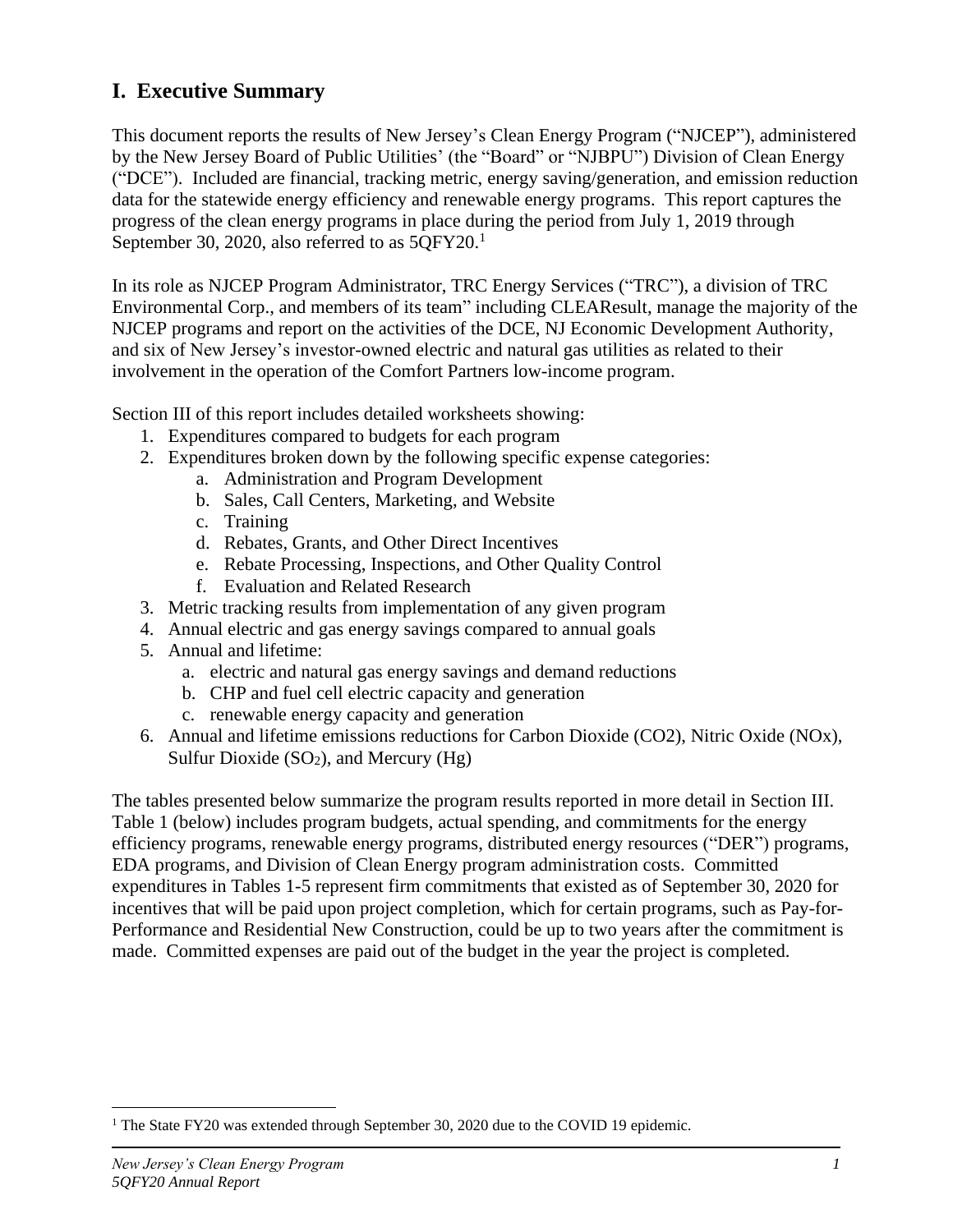*Table 1: Budgets and Expenditures*

| <b>Summary of Budget and Expenditures</b><br>Statewide: 5QFY20 (7/1/19 - 09/30/20) |                  |                  |                                     |                  |  |  |  |  |
|------------------------------------------------------------------------------------|------------------|------------------|-------------------------------------|------------------|--|--|--|--|
|                                                                                    | <b>Budget</b>    | <b>Actual</b>    | <b>Expenses</b><br><b>Committed</b> | <b>Total</b>     |  |  |  |  |
| <b>Energy Efficiency (EE)</b>                                                      | \$380,237,257.27 | \$210,881,033.64 | \$139,468,037.25                    | \$350,349,070.89 |  |  |  |  |
| <b>Distributed Energy Resources</b>                                                | \$22,953,909.11  | \$3,492,530.97   | \$17,586,331.44                     | \$21,078,862.41  |  |  |  |  |
| <b>Renewable Energy Programs</b>                                                   | \$6,834,010.46   | \$4,708,439.46   | \$538,701.16                        | \$5,247,140.62   |  |  |  |  |
| <b>EDA Programs</b>                                                                | \$113,236.20     | \$112,673.60     | \$0.00                              | \$112,673.60     |  |  |  |  |
| <b>Planning &amp; Administration</b>                                               | \$23,570,541.96  | \$10,534,246.42  | \$6,428,988.31                      | \$16,963,234.73  |  |  |  |  |
| <b>BPU Initiatives</b>                                                             | \$24,050,000.00  | \$11,720,274.71  | \$1,982,701.00                      | \$13,702,975.71  |  |  |  |  |
| <b>Total</b>                                                                       | \$457,758,955.00 | \$241,449,198.80 | \$166,004,759.16                    | \$407,453,957.96 |  |  |  |  |

Table 2 (below) includes program budgets and YTD spending and outstanding commitments for the energy efficiency programs.

| Table 2: Energy Efficiency Program Budgets and YTD Expenses |  |  |  |  |
|-------------------------------------------------------------|--|--|--|--|
|-------------------------------------------------------------|--|--|--|--|

| <b>Summary of Energy Efficiency Program Budgets and YTD Expenditures</b><br>Statewide: 5QFY20 (7/1/19 - 09/30/20) |                  |                                  |                                     |                  |  |  |
|-------------------------------------------------------------------------------------------------------------------|------------------|----------------------------------|-------------------------------------|------------------|--|--|
| Program                                                                                                           | <b>Budget</b>    | <b>Expenses</b><br><b>Actual</b> | <b>Expenses</b><br><b>Committed</b> | <b>Total</b>     |  |  |
| <b>RESIDENTIAL PROGRAMS</b>                                                                                       |                  |                                  |                                     |                  |  |  |
| <b>Existing Homes</b>                                                                                             | \$36,389,970.96  | \$31,945,694.42                  | \$4,334,414.36                      | \$36,280,108.78  |  |  |
| <b>Residential HVAC - Electric &amp; Gas</b>                                                                      | \$11,398,779.20  | \$11,353,888.27                  | \$0.00                              | \$11,353,888.27  |  |  |
| Home Performance with Energy Star                                                                                 | \$24,991,191.76  | \$20,591,806.15                  | \$4,334,414.36                      | \$24,926,220.51  |  |  |
| <b>Residential New Construction</b>                                                                               | \$17,384,371.82  | \$12,604,420.81                  | \$4,727,228.48                      | \$17,331,649.29  |  |  |
| <b>Energy Efficient Products</b>                                                                                  | \$29,679,885.92  | \$27,098,717.04                  | \$0.00                              | \$27,098,717.04  |  |  |
| <b>Sub-Total: Residential Programs</b>                                                                            | \$83,454,228.70  | \$71,648,832.27                  | \$9,061,642.84                      | \$80,710,475.11  |  |  |
| <b>RESIDENTIAL LOW INCOME</b>                                                                                     |                  |                                  |                                     |                  |  |  |
| <b>Comfort Partners</b>                                                                                           | \$45,500,000.00  | \$30,374,214.44                  | \$8.616.227.66                      | \$38,990,442.10  |  |  |
| <b>Sub-Total: Residential Low Income</b>                                                                          | \$45,500,000,00  | \$30.374.214.44                  | \$8,616,227.66                      | \$38,990,442.10  |  |  |
| <b>COMMERCIAL &amp; INDUSTRIAL PROGRAMS</b>                                                                       |                  |                                  |                                     |                  |  |  |
| <b>Commercial &amp; Industrial Buildings</b>                                                                      | \$145,833,490.07 | \$73,341,224.82                  | \$71,163,323.89                     | \$144,504,548.71 |  |  |
| <b>Commercial &amp; Industrial New Construction</b>                                                               | \$2,322,242.60   | \$1,851,798.20                   | \$426.047.24                        | \$2,277,845.44   |  |  |
| <b>Commercial &amp; Industrial Retrofit</b>                                                                       | \$73,156,418.86  | \$44,634,892.80                  | \$27,983,118.73                     | \$72,618,011.53  |  |  |
| Pay-for-Performance New Construction                                                                              | \$12,409,973.26  | \$5,527,286.93                   | \$6,834,300.24                      | \$12,361,587.17  |  |  |
| Pay-for-Performance                                                                                               | \$30,740,220.12  | \$11,034,301.06                  | \$19,583,009.84                     | \$30,617,310.90  |  |  |
| <b>Customer Commercial &amp; Industrial Pilot</b>                                                                 | \$2,668,636.47   | \$1,114,354.71                   | \$1,420,491.89                      | \$2,534,846.60   |  |  |
| <b>Large Energy Users Program</b>                                                                                 | \$24,535,998.76  | \$9,178,591.12                   | \$14,916,355.95                     | \$24,094,947.07  |  |  |
| <b>Local Government Energy Audit</b>                                                                              | \$4,838,266.97   | \$3,379,987.97                   | \$1,120,479.86                      | \$4,500,467.83   |  |  |
| <b>Direct Install</b>                                                                                             | \$44,022,398.09  | \$27,434,914.22                  | \$15,433,271.12                     | \$42,868,185.34  |  |  |
| Sub-Total: C&I Programs                                                                                           | \$194,694,155.13 | \$104,156,127.01                 | \$87,717,074.87                     | \$191,873,201.88 |  |  |
| <b>State Facilities Initiative</b>                                                                                | \$56,588,873,44  | \$4,701,859.92                   | \$34,073,091.88                     | \$38,774,951.80  |  |  |
| <b>TOTAL Energy Efficiency Programs</b>                                                                           | \$380,237,257.27 | \$210,881,033.64                 | \$139,468,037.25                    | \$350,349,070.89 |  |  |
|                                                                                                                   |                  |                                  |                                     |                  |  |  |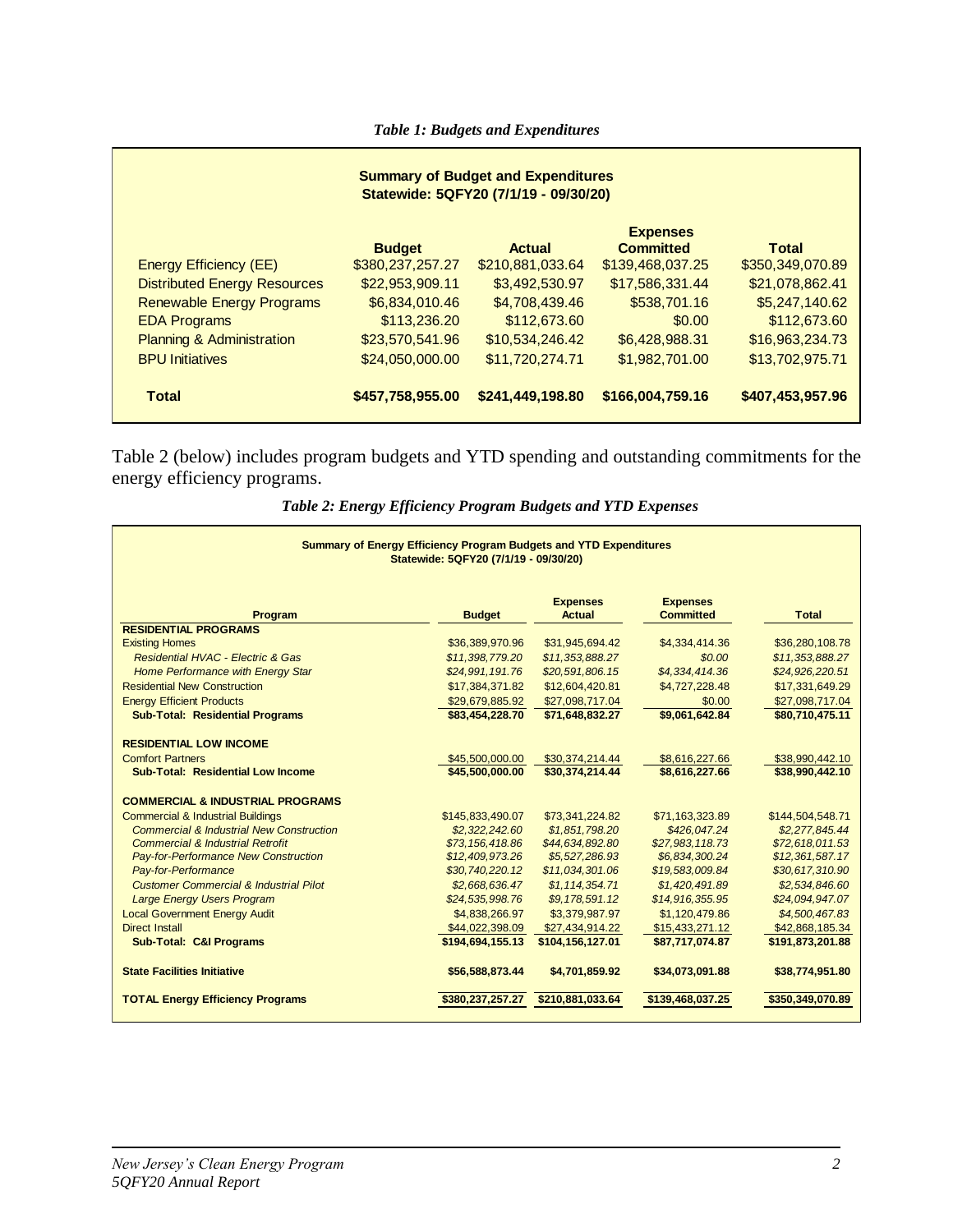Table 3 (below) includes program budgets, and YTD spending and outstanding commitments for the DER programs.

| Summary of Distributed Energy Resources Program Budgets and YTD Expenditures<br>Statewide: 5QFY20 (7/1/19 - 09/30/20) |                 |                |                  |                 |  |  |
|-----------------------------------------------------------------------------------------------------------------------|-----------------|----------------|------------------|-----------------|--|--|
|                                                                                                                       |                 |                | <b>Expenses</b>  |                 |  |  |
| Program<br><b>DISTRIBUTED ENERGY RESOURCES</b>                                                                        | <b>Budget</b>   | Actual         | <b>Committed</b> | <b>Total</b>    |  |  |
| CHP-Fuel Cell: Large and Small                                                                                        | \$21,363,946.83 | \$3,408,809.40 | \$16,086,331.44  | \$19,495,140.84 |  |  |
| <b>Fuel Cell</b>                                                                                                      | \$1,589,962.28  | \$83,721.57    | \$1,500,000.00   | \$1,583,721.57  |  |  |
| <b>TOTAL CHP-Fuel Cell Programs</b>                                                                                   | \$22,953,909.11 | \$3,492,530.97 | \$17,586,331.44  | \$21,078,862.41 |  |  |

#### *Table 3: Distributed Energy Resources Budget and YTD Expenses*

Table 4 (below) includes program budgets and YTD spending and outstanding commitments for the renewable energy programs.

| Table 4: Renewable Energy Program Budgets and YTD Expenses |  |  |  |  |  |
|------------------------------------------------------------|--|--|--|--|--|
|------------------------------------------------------------|--|--|--|--|--|

| <b>Summary of Renewable Program Budgets and YTD Expenditures</b><br>Statewide: 5QFY20 (7/1/19 - 09/30/20) |                |                |                                     |                |  |  |
|-----------------------------------------------------------------------------------------------------------|----------------|----------------|-------------------------------------|----------------|--|--|
| <b>Program</b>                                                                                            | <b>Budget</b>  | Actual         | <b>Expenses</b><br><b>Committed</b> | <b>Total</b>   |  |  |
| <b>RENEWABLE PROGRAMS</b>                                                                                 |                |                |                                     |                |  |  |
| <b>Offshore Wind</b>                                                                                      | \$4,369,975.48 | \$2,422,898.52 | \$538,701.16                        | \$2,961,599.68 |  |  |
| Renewable Energy Incentive Program                                                                        | \$2.464.034.98 | \$2,285,540.94 | \$0.00                              | \$2,285,540.94 |  |  |
| <b>TOTAL Renewable Energy Programs</b>                                                                    | \$6,834,010.46 | \$4,708,439.46 | \$538,701.16                        | \$5,247,140.62 |  |  |

Table 5 (below) includes program budgets and YTD spending for the EDA programs.

#### *Table 5: EDA Program Budgets and YTD Expenses*

| <b>Summary of EDA Program Budgets and YTD Expenditures</b><br>Statewide: 5QFY20 (7/1/19 - 09/30/20) |               |              |                  |              |  |
|-----------------------------------------------------------------------------------------------------|---------------|--------------|------------------|--------------|--|
|                                                                                                     |               |              | <b>Expenses</b>  |              |  |
| <b>Program</b>                                                                                      | <b>Budget</b> | Actual       | <b>Committed</b> | Total        |  |
| <b>EDA PROGRAMS</b>                                                                                 |               |              |                  |              |  |
| <b>EDA Programs Admin</b>                                                                           | \$113,236.20  | \$112,673,60 | \$0.00           | \$112,673.60 |  |
|                                                                                                     |               |              |                  |              |  |
| <b>TOTAL EDA Programs</b>                                                                           | \$113,236.20  | \$112,673,60 | \$0.00           | \$112,673.60 |  |
|                                                                                                     |               |              |                  |              |  |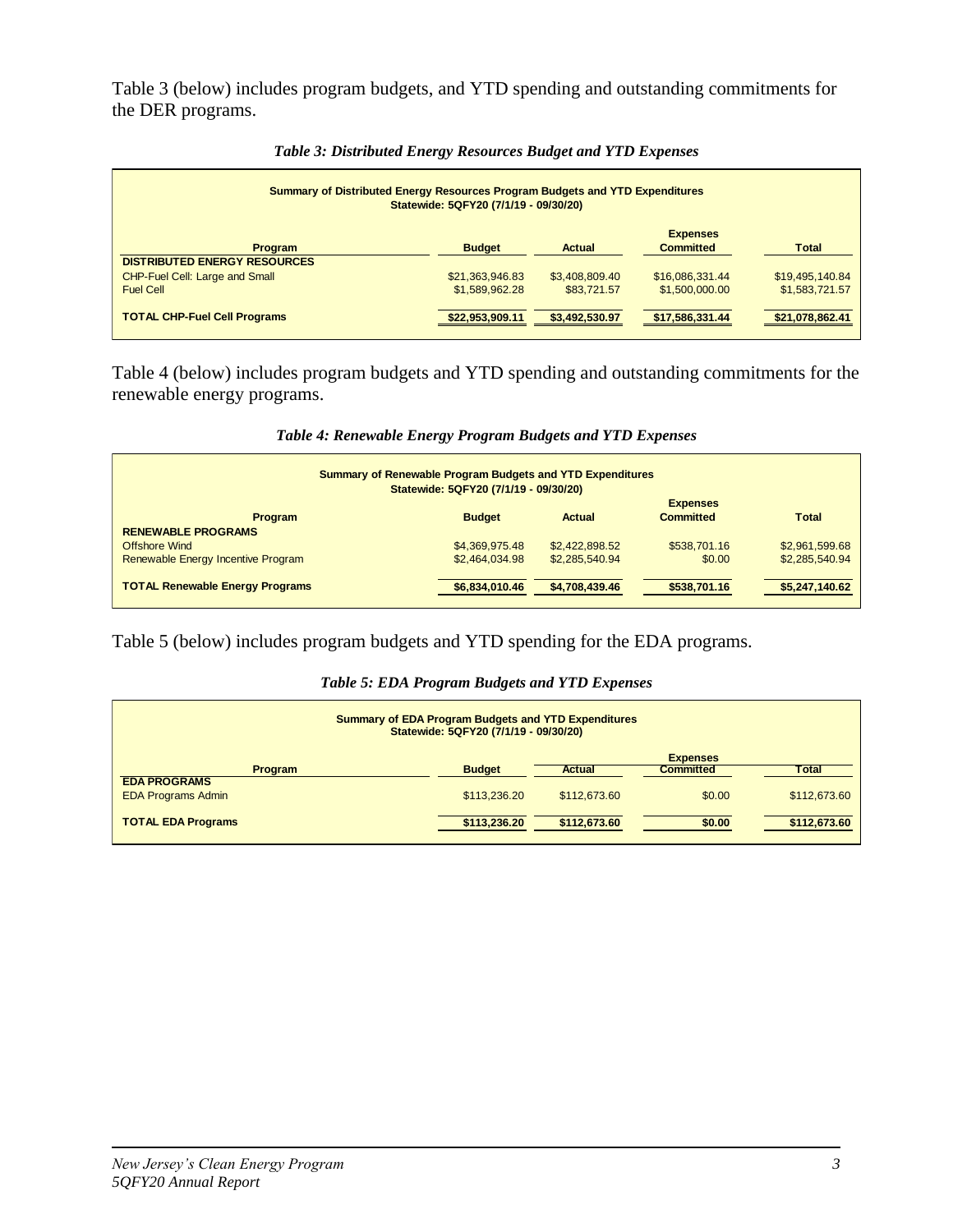The Division of Clean Energy strives to minimize administration costs, thereby maximizing the percentage of funding spent on direct incentives for the installation of energy efficiency and renewable energy measures. Table 6 (below) compares the DCE's expenditures with its approved budget for program administration.

| <b>Summary of NJCEP Planning &amp; Administration</b><br>Statewide: 5QFY20 (7/1/19 - 09/30/20) |                 |                 |                  |                 |  |  |
|------------------------------------------------------------------------------------------------|-----------------|-----------------|------------------|-----------------|--|--|
|                                                                                                |                 |                 | <b>Expenses</b>  |                 |  |  |
| Program                                                                                        | <b>Budget</b>   | Actual          | <b>Committed</b> | <b>Total</b>    |  |  |
| <b>Program Administration</b>                                                                  |                 |                 |                  |                 |  |  |
| <b>BPU Program Administration</b>                                                              | \$4,443,750.00  | \$3,101,657.06  | \$0.00           | \$3,101,657.06  |  |  |
| <b>Sub-Total: BPU Program Administration</b>                                                   | \$4,443,750.00  | \$3,101,657.06  | \$0.00           | \$3,101,657.06  |  |  |
|                                                                                                |                 |                 |                  |                 |  |  |
| <b>MARKETING</b>                                                                               |                 |                 |                  |                 |  |  |
| <b>Marketing Contract</b>                                                                      | \$4,400,000.00  | \$445,541.43    | \$3.554.459.00   | \$4,000,000.43  |  |  |
| <b>Sub-Total: Marketing</b>                                                                    | \$4,400,000.00  | \$445,541.43    | \$3,554,459.00   | \$4,000,000.43  |  |  |
| <b>Program Evaluation/Analysis</b>                                                             |                 |                 |                  |                 |  |  |
| <b>Program Evaluation</b>                                                                      | \$6,895,942.96  | \$954.937.15    | \$1,902,355.14   | \$2,857,292.29  |  |  |
| <b>Research and Analysis</b>                                                                   | \$164,080.00    | \$0.00          | \$0.00           | \$0.00          |  |  |
| <b>Sub-Total: Program Evaluation/Analysis</b>                                                  | \$7,060,022.96  | \$954.937.15    | \$1,902,355.14   | \$2,857,292.29  |  |  |
|                                                                                                |                 |                 |                  |                 |  |  |
| <b>OUTREACH AND EDUCATION</b>                                                                  |                 |                 |                  |                 |  |  |
| Sustainable Jersey                                                                             | \$867,085.00    | \$380,119.99    | \$486,965.01     | \$867,085.00    |  |  |
| <b>NJIT CE Learning Center</b>                                                                 | \$691,583.40    | \$305,288.17    | \$230,209.16     | \$535,497.33    |  |  |
| Conference                                                                                     | \$750,000.00    | \$50,000.00     | \$255,000.00     | \$305,000.00    |  |  |
| Outreach, Website, Other                                                                       | \$5,256,100.60  | \$5,247,248.62  | \$0.00           | \$5,247,248.62  |  |  |
| <b>Sub-Total: Outreach and Education</b>                                                       | \$7,564,769.00  | \$5.982.656.78  | \$972,174.17     | \$6.954,830.95  |  |  |
|                                                                                                |                 |                 |                  |                 |  |  |
| <b>SPONSORSHIPS</b>                                                                            |                 |                 |                  |                 |  |  |
| <b>Sponsorships</b>                                                                            | \$102,000.00    | \$49,454.00     | \$0.00           | \$49,454.00     |  |  |
| <b>Sub-Total: Sponsorships</b>                                                                 | \$102.000.00    | \$49,454.00     | \$0.00           | \$49,454.00     |  |  |
| <b>TOTAL NJCEP Administration</b>                                                              | \$23,570,541.96 | \$10,534,246.42 | \$6,428,988.31   | \$16,963,234.73 |  |  |

#### *Table 6: NJCEP Administration*

| <b>Summary of BPU Initiatives</b><br>Statewide: 5QFY20 (7/1/19 - 09/30/20)                                                                     |                                                                                       |                                                         |                                                             |                                                              |  |  |
|------------------------------------------------------------------------------------------------------------------------------------------------|---------------------------------------------------------------------------------------|---------------------------------------------------------|-------------------------------------------------------------|--------------------------------------------------------------|--|--|
| <b>Program</b>                                                                                                                                 | <b>Budget</b>                                                                         | Actual                                                  | <b>Expenses</b><br><b>Committed</b>                         | <b>Total</b>                                                 |  |  |
| <b>Community Energy Grants</b><br><b>Electric Vehicles</b><br><b>NJ Wind</b><br><b>R&amp;D Energy Tech Hub</b><br><b>Workforce Development</b> | \$100,000,00<br>\$15,700,000,00<br>\$4,500,000,00<br>\$1,250,000.00<br>\$2,500,000.00 | \$0.00<br>\$11,720,274.71<br>\$0.00<br>\$0.00<br>\$0.00 | \$40,000,00<br>\$1,942,701.00<br>\$0.00<br>\$0.00<br>\$0.00 | \$40,000.00<br>\$13,662,975.71<br>\$0.00<br>\$0.00<br>\$0.00 |  |  |
| <b>TOTAL BPU Initiatives</b>                                                                                                                   | \$24,050,000,00                                                                       | \$11,720,274.71                                         | \$1,982,701.00                                              | \$13,702,975.71                                              |  |  |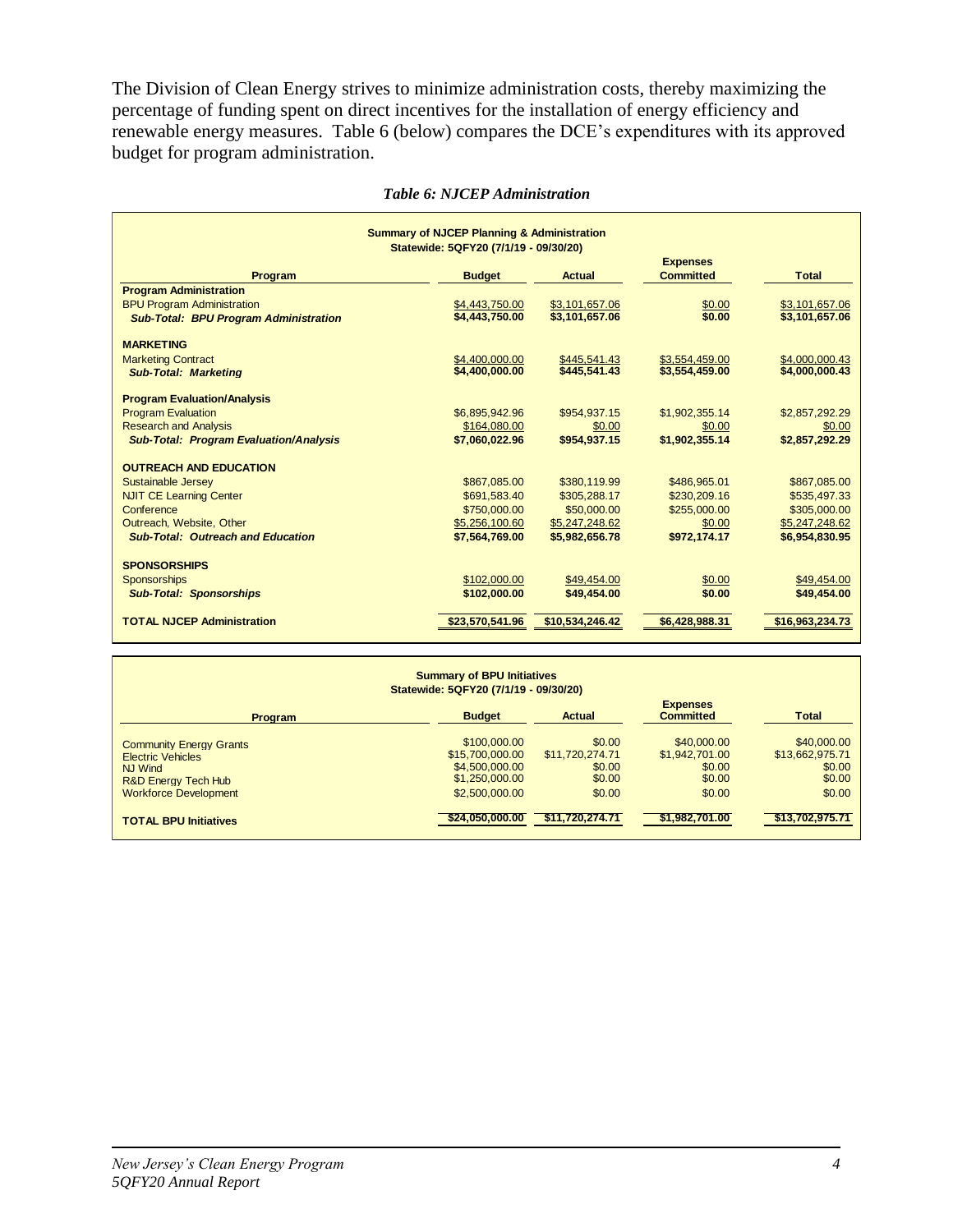In FY20, the BPU approved "enhanced incentives" for certain customers, including: customers located in an Urban Enterprise Zone ("UEZ"); customers located in an Opportunity Zone ("OZ"); low to moderate income customers, including those living in "affordable housing"<sup>2</sup>; K-12 public schools; and municipal and county entities. Table 7 (below) includes data for customers eligible for an enhanced incentive.

#### *Table 7: Enhanced Incentives*

| New Jersey's Clean Energy Program<br><b>Enhanced Incentives - Total</b><br>Reporting Period: 07/01/2019 through 09/30/2020 | <b>Total Number</b><br>of Projects<br>Paid | <b>Total Number</b><br>of Projects<br><b>Committed</b> | <b>Base</b><br>Incentives Paid   Incentives Paid | <b>Enhanced</b>                 | <b>Total</b><br><b>Incentives Paid</b> | <b>Base</b><br><b>Incentives</b><br><b>Committed</b> | <b>Enhanced</b><br><b>Incentives</b><br><b>Committed</b> | <b>Total</b><br><b>Incentives</b><br><b>Committed</b> | <b>Total Incentives</b><br><b>Paid &amp; Committed</b> |
|----------------------------------------------------------------------------------------------------------------------------|--------------------------------------------|--------------------------------------------------------|--------------------------------------------------|---------------------------------|----------------------------------------|------------------------------------------------------|----------------------------------------------------------|-------------------------------------------------------|--------------------------------------------------------|
| <b>TOTAL Residential Programs</b>                                                                                          | 952                                        | 57                                                     | \$1,473,380.94                                   | \$749.350.00                    | \$2.222.730.94                         | \$300,860,20                                         | \$44,000.00                                              | \$344,860.20                                          | \$2,567,591.14                                         |
| <b>TOTAL Commercial &amp; Industrial Buildings II</b>                                                                      | 1.601                                      | 1.061                                                  |                                                  | \$16,710,721.03 \$12,232,528.23 | \$28,943,249.26                        | \$19.742.400.34                                      |                                                          | \$11.547.533.94 \$31.289.934.28                       | \$60.233.183.54                                        |
| <b>TOTAL NJCEP II</b><br><b>(ENHANCED INCENTIVES)</b>                                                                      | 2.553                                      | 1,118                                                  | \$18,184,101.97 \$12,981,878.23                  |                                 | \$31.165.980.20                        | \$20.043.260.54                                      | \$11.591.533.94                                          | \$31.634.794.48                                       | \$62,800,774.68                                        |



*Table 8: Expenditures by Expense Category*

As shown in Table 8 (above), 79.5% of 5QFY20 program expenditures were for rebates, grants, and other incentives. This includes rebates and other direct incentives paid to participating customers, along with the cost of any measures installed in customer homes, and any payments made pursuant to any NJCEP grant.

 $2\text{ A}$  Affordable Housing is defined as any housing that an official document identifies as participating in a federal, state, or local affordable housing program, including, by way of example only, the New Jersey Department of Community Affairs listing of Affordable Housing available here,

[https://www.state.nj.us/dca/divisions/codes/publications/developments.html,](https://www.state.nj.us/dca/divisions/codes/publications/developments.html) as well as official documents showing identification by the documents regarding New Jersey Housing and Mortgage Finance Agency, United States Low Income Housing Tax Credit ("LIHTC"), and United States Housing and Urban Development ("HUD").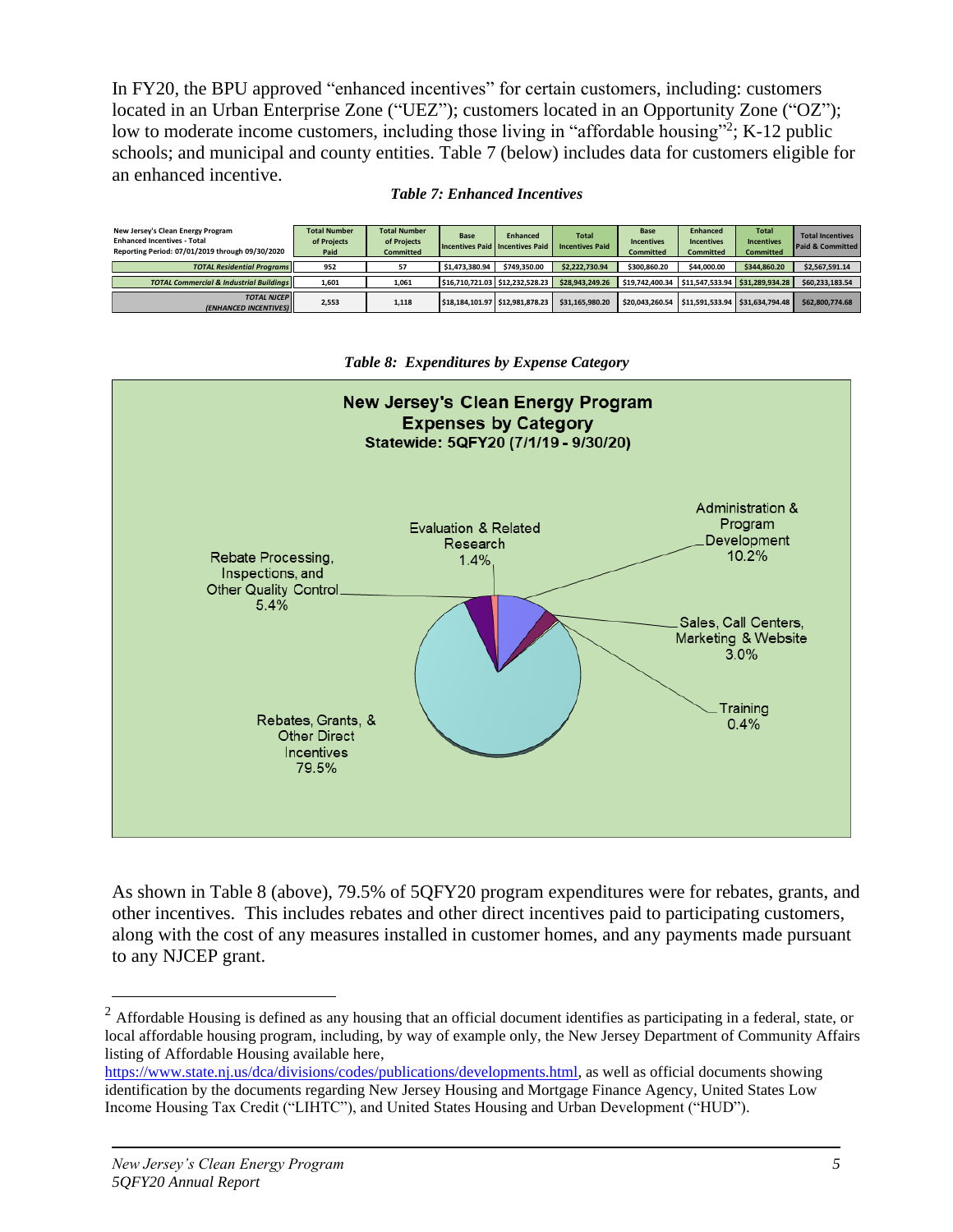The worksheets provided in Section III include detailed energy savings data, CHP-Fuel Cell generation data, and renewable energy generation data by program. The annual and lifetime savings/generation data are for measures installed from July 1, 2019 through September 30, 2020. Savings include reductions in electric energy and natural gas usage, as well as reductions in electric capacity requirements. CHP-Fuel Cell and renewable energy generation include both electric generation and capacity.

Annual savings/generation is equal to the annual savings/generation of any measure installed from July 1, 2019 through September 30, 2020. The lifetime savings/generation is the expected savings/generation over the expected life of these measures. Measure lives range from 15 years for certain lighting, such as LEDs, to 25 years for renewable energy systems and new home measures.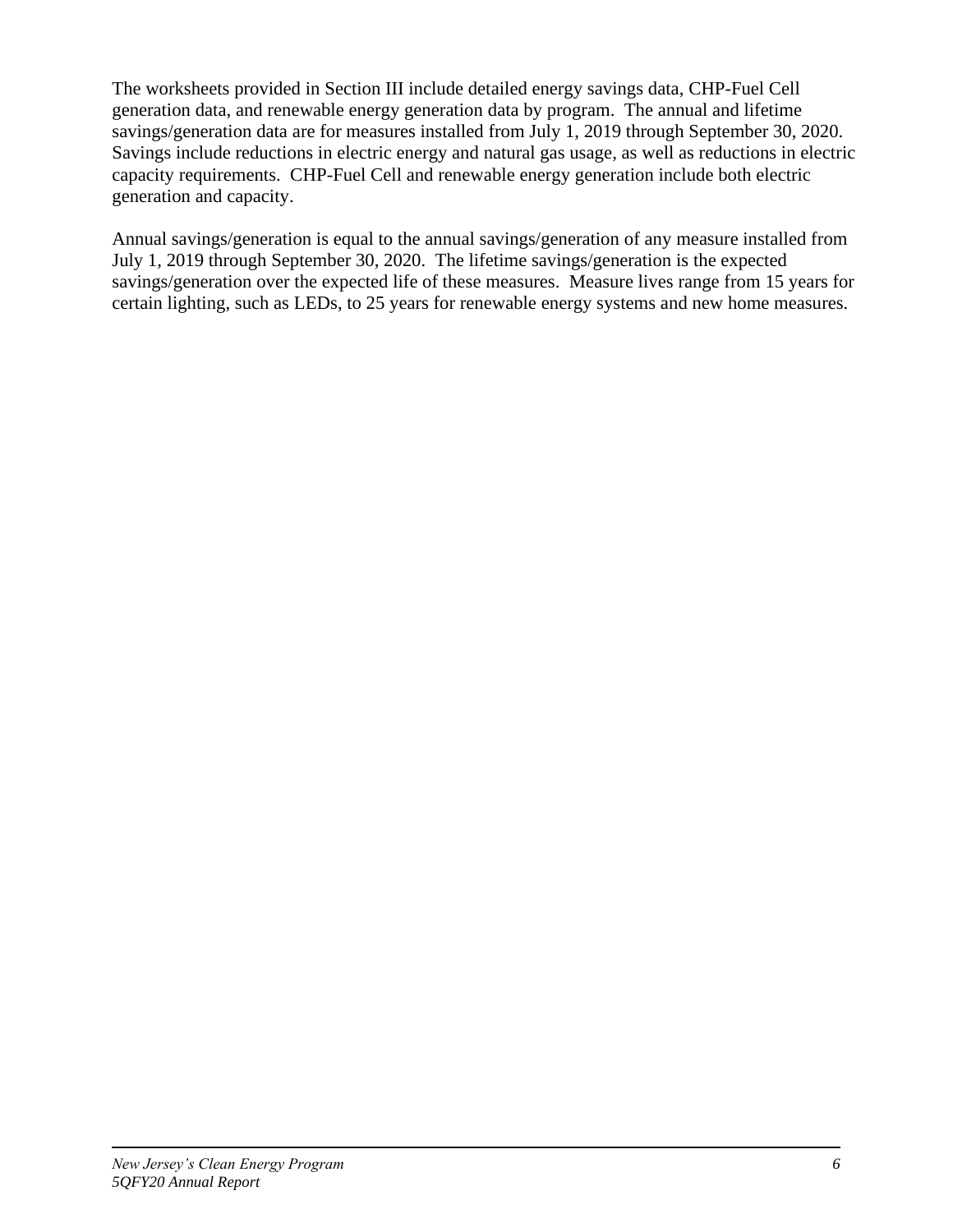Table 9 (below) summarizes annual and lifetime energy savings, CHP-Fuel Cell generation, and renewable energy generation from measures installed from July 1, 2019 through September 30, 2020.

*Table 9: Energy Savings/Energy Capacity and Generation*

| <b>Summary of Energy Savings/Energy Capacity and Generation</b><br>Statewide: 5QFY20 (7/1/19 - 09/30/20) |                        |                  |                  |  |  |  |  |
|----------------------------------------------------------------------------------------------------------|------------------------|------------------|------------------|--|--|--|--|
|                                                                                                          | <b>Actual</b>          | <b>Committed</b> | <b>Total</b>     |  |  |  |  |
| <b>Demand</b>                                                                                            |                        |                  |                  |  |  |  |  |
| <b>kW Reduced</b>                                                                                        |                        |                  |                  |  |  |  |  |
| <b>Energy Efficiency</b><br><b>CHP-Fuel Cell</b>                                                         | 121,155<br>$\mathbf 0$ | 50,014<br>5,829  | 171,170<br>5,829 |  |  |  |  |
|                                                                                                          |                        |                  |                  |  |  |  |  |
| kW Installed (Capacity)                                                                                  |                        |                  |                  |  |  |  |  |
| <b>Renewable Energy</b>                                                                                  | 805,271                | <b>NA</b>        | 805,271          |  |  |  |  |
| <b>CHP-Fuel Cell</b>                                                                                     | 951                    | 21,429           | 22,380           |  |  |  |  |
| <b>Annual</b>                                                                                            |                        |                  |                  |  |  |  |  |
| <b>MWh Saved</b>                                                                                         |                        |                  |                  |  |  |  |  |
| <b>Energy Efficiency</b>                                                                                 | 940,239                | 268,888          | 1,209,127        |  |  |  |  |
| <b>CHP-Fuel Cell</b>                                                                                     | 908                    | 22,564           | 23,472           |  |  |  |  |
|                                                                                                          |                        |                  |                  |  |  |  |  |
| <b>MMBtu Saved</b>                                                                                       |                        |                  |                  |  |  |  |  |
| <b>Energy Efficiency</b>                                                                                 | 669,541                | 611,767          | 1,281,308        |  |  |  |  |
| <b>CHP-Fuel Cell</b>                                                                                     | 21,401                 | 321,875          | 343,276          |  |  |  |  |
| <b>MWh Generated</b>                                                                                     |                        |                  |                  |  |  |  |  |
| <b>Renewable Energy</b>                                                                                  | 966,325                | <b>NA</b>        | 966,325          |  |  |  |  |
| <b>CHP-Fuel Cell</b>                                                                                     | 7,000                  | 155,172          | 162,172          |  |  |  |  |
|                                                                                                          |                        |                  |                  |  |  |  |  |
| <b>Lifetime</b>                                                                                          |                        |                  |                  |  |  |  |  |
| <b>MWh Saved</b><br><b>Energy Efficiency</b>                                                             | 13,883,405             | 4,046,587        | 17,929,992       |  |  |  |  |
| <b>CHP-Fuel Cell</b>                                                                                     | 13,623                 | 440,204          | 453,827          |  |  |  |  |
|                                                                                                          |                        |                  |                  |  |  |  |  |
| <b>MMBtu Saved</b>                                                                                       |                        |                  |                  |  |  |  |  |
| <b>Energy Efficiency</b><br><b>CHP-Fuel Cell</b>                                                         | 11,790,449             | 9,896,421        | 21,686,870       |  |  |  |  |
|                                                                                                          | 321,017                | 6,160,624        | 6,481,641        |  |  |  |  |
| <b>MWh Generated</b>                                                                                     |                        |                  |                  |  |  |  |  |
| <b>Renewable Energy</b>                                                                                  | 24, 158, 125           | <b>NA</b>        | 24, 158, 125     |  |  |  |  |
| <b>CHP-Fuel Cell</b>                                                                                     | 105,007                | 2,991,219        | 3,096,226        |  |  |  |  |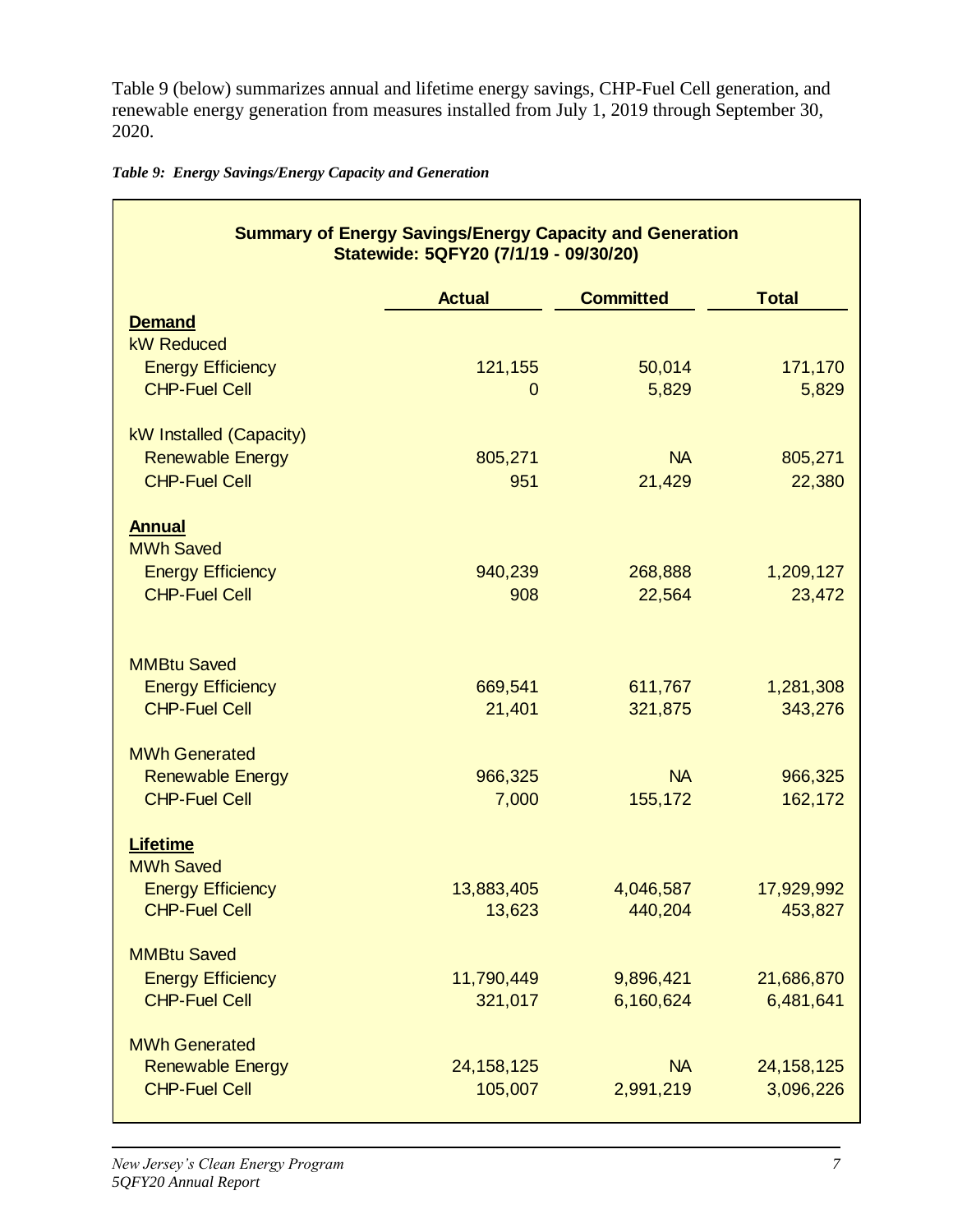Reducing electric and natural gas usage and generating electricity using renewable sources of electricity reduces the greenhouse gases that would have been emitted if the saved electricity or natural gas was otherwise used or if the electricity was generated on the electric grid. CHP-Fuel Cell projects also reduce greenhouse gas emissions, since they tend to use cleaner technologies that produce fewer emissions than if the electricity was generated by the grid. Table 10 (below) summarizes the emission reductions that result from the installation of program measures.

> **All Programs** CO2 *(Metric Tons)* Energy Efficiency 687,784 CHP-Fuel Cell 2,121 Renewable Energy 667,496 Total 1,157,401 NOX *(Metric Tons)* Energy Efficiency **383** CHP-Fuel Cell 3.14 Renewable Energy 365 Total 750 SO2 *(Metric Tons)* **Energy Efficiency** 286 CHP-Fuel Cell 2.39 Renewable Energy 294 Total 583 Hg *(Grams)* Energy Efficiency 1,034 CHP-Fuel Cell 1.00 Renewable Energy 1,063 Total 2,098 **Summary of Annual Emissions Reductions Statewide: 5QFY20 (7/1/19 - 09/30/20)**

*Table 10: Annual Emissions Reductions*

Additional information about New Jersey's Clean Energy Program can be found at [www.njcleanenergy.com.](http://www.njcleanenergy.com/)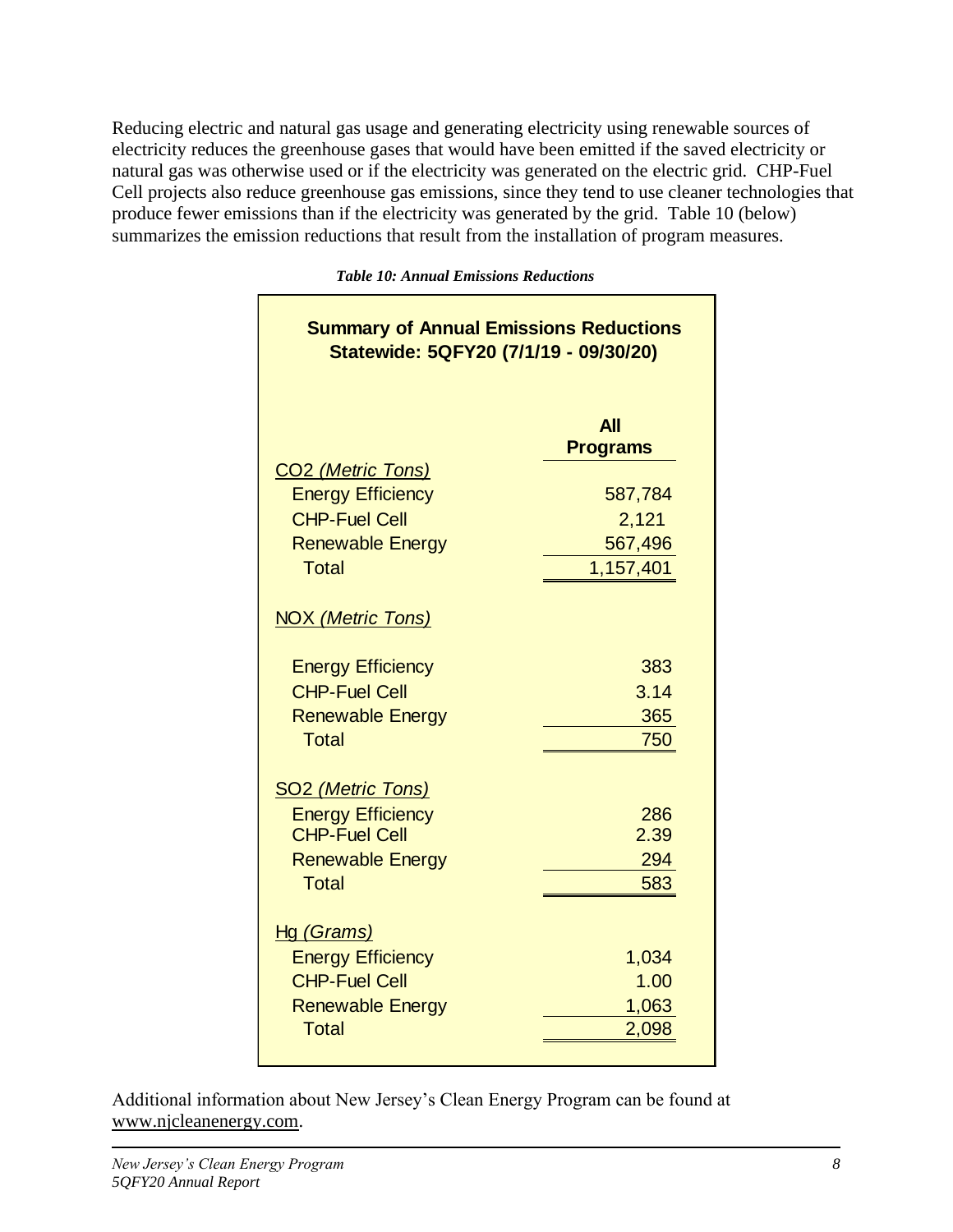## **II. Introduction**

This document reports the results of New Jersey's Clean Energy Program for FY20. With its 2001 Comprehensive Resource Analysis ("CRA") Order, the Board required the implementation of new energy efficiency programs to replace existing demand side management ("DSM") programs and the development of programs to foster new clean energy resources, such as those provided by renewable energy sources. Starting in 2007 and through 2015, the programs were managed by the DCE primarily through contracts with Honeywell Utility Solutions ("Honeywell") and TRC. Starting in 2016, the programs were managed by the DCE through the NJCEP Program Administrator contract awarded to TRC and members of its implementation team, including CLEAResult.

Included in this report are financial, tracking metric, energy savings, and emissions reduction data for the energy efficiency and renewable energy programs managed by the TRC team, as well as New Jersey's six investor-owned electric and natural gas utilities, which continue to manage the Comfort Partners low-income program, i.e., Atlantic City Electric Company ("ACE"), Jersey Central Power & Light Co. ("JCP&L"), New Jersey Natural Gas Co. ("NJNG"), Elizabethtown Gas Co. ("E-Town"), Public Service Electric & Gas Co. ("PSE&G"), and South Jersey Gas Co. ("SJG"), by the NJ Economic Development Authority, and by the DCE.

This report presents program results for the period from July 1, 2019 through September 30, 2020, also referred to as 5QFY20. The data worksheets included in Section III have been formatted to reflect the Board's actions in adding, deleting, or modifying the lineup of programs offered through that time. Program financial results for the period are measured against those budgets.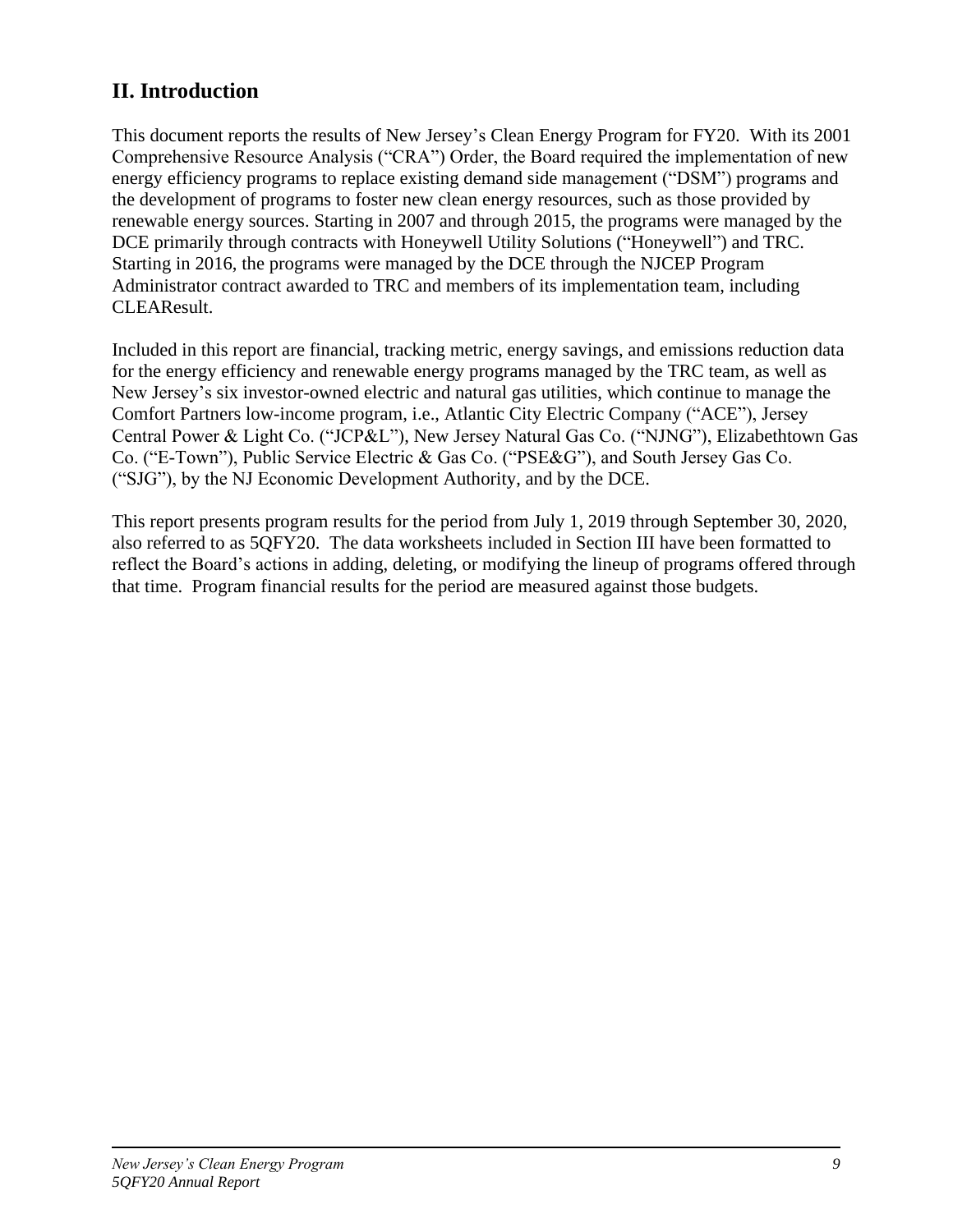The Board approved the following FY20 Clean Energy Programs:

#### **RESIDENTIAL ENERGY EFFICIENCY PROGRAMS**

Existing Homes Residential New Construction Energy Efficient Products

**RESIDENTIAL LOW-INCOME PROGRAM**

Comfort Partners

#### **COMMERCIAL AND INDUSTRIAL ("C&I") ENERGY EFFICIENCY PROGRAMS**

Commercial & Industrial Buildings Direct Install Local Government Energy Audit State Facilities Initiative

#### **RENEWABLE ENERGY PROGRAMS**

Offshore Wind Community Solar Renewable Energy Incentive Program ("REIP")

#### **DISTRIBUTED ENERGY RESOURCES**

Combined Heat and Power Renewable Energy Storage Fuel Cell Microgrids

#### **EDA PROGRAMS**

Edison Innovation Clean Energy Manufacturing Fund ("CEMF")

#### **PLANNING & ADMINISTRATION**

BPU Program Administration (includes staff salaries) Marketing – Program Evaluation & Analysis Outreach & Education Sponsorships

#### **BPU INITIATIVES**

Community Grants Storage Electric Vehicles NJ Wind R&D Energy Tech Hub Workforce Development Curriculum

Following are detailed reporting data worksheets that support the expense and metric tracking results.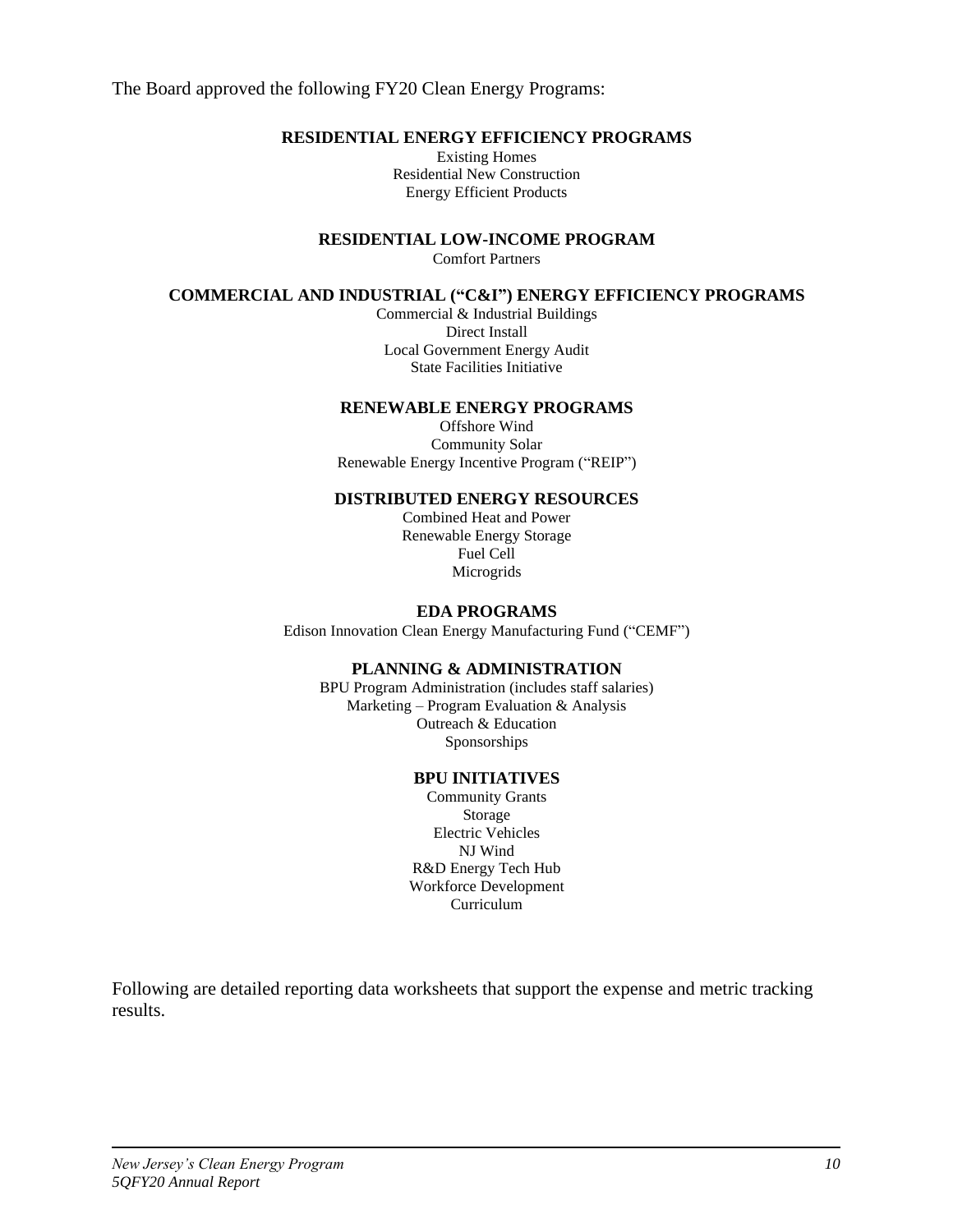## **Section III**

## **5QFY20 Reporting Data Worksheets**

The following tables provide cumulative information regarding various aspects of New Jersey's Clean Energy Program for the third Quarter of FY20, i.e., from July 1, 2019 through September 30, 2020. This data has been compiled by NJCEP's current Program Administrator, TRC, using the NJCEP's Information Management System ("IMS"), a custom data tracking application administered and maintained by TRC.

Reported data includes: (1) expenses and commitments compared to approved budgets, (2) expenses by cost category, (3) electric savings, generation, and gas and other fuel savings compared to goals, (4) electric savings, generation, and gas and other fuel saving quantities, (5) calculated emissions reductions, and (6) metrics. All data is associated with NJCEP activity during the reporting period.

| Statewide Summary - New Jerseys Clean Energy Program<br>Reporting Period: 07/01/2019 thru 09/30/2020<br>Program | <b>Total Actual</b><br><b>NJCEP</b><br><b>Expenditures</b> | <b>Administration</b><br>& Program<br><b>Development</b> | Sales, Call<br>Centers,<br><b>Marketing and</b><br>Website | <b>Training</b> | Rebates, Grants,<br>and Other Direct<br><b>Incentives</b> | <b>Rebate Processing,</b><br>Inspections, and<br><b>Other Quality</b><br><b>Control</b> | <b>Evaluation and</b><br>Related<br><b>Research</b> |
|-----------------------------------------------------------------------------------------------------------------|------------------------------------------------------------|----------------------------------------------------------|------------------------------------------------------------|-----------------|-----------------------------------------------------------|-----------------------------------------------------------------------------------------|-----------------------------------------------------|
| <b>Energy Efficiency Programs</b>                                                                               | \$210,881,033.64                                           | \$18,548,983.00                                          | \$1,443,127.53                                             | \$966,160.99    | \$178,180,503.86                                          | \$11,675,628.26                                                                         | \$66,630.00                                         |
| <b>Distributed Energy Resources</b>                                                                             | \$3,492,530.97                                             | \$809,935.50                                             | \$54,383.70                                                | \$0.00          | \$2,387,376.06                                            | \$240,835.71                                                                            | \$0.00                                              |
| Renewable Energy Programs                                                                                       | \$4,708,439,46                                             | \$1,011,619.08                                           | \$54,383.70                                                | \$0.00          | \$0.00                                                    | \$1,219,538.16                                                                          | \$2,422,898.52                                      |
| <b>EDA Programs</b>                                                                                             | \$112,673.60                                               | \$112,673,60                                             | \$0.00                                                     | \$0.00          | \$0.00                                                    | \$0.00                                                                                  | \$0.00                                              |
| Planning and Administration                                                                                     | \$10.534.246.42                                            | \$3,101,657.06                                           | \$5,742,790.05                                             | \$0.00          | \$734.862.16                                              | \$0.00                                                                                  | \$954,937.15                                        |
| <b>BPU Initiatives</b>                                                                                          | \$11,720,274,71                                            | \$1,057,299.71                                           | \$0.00                                                     | \$0.00          | \$10,662,975.00                                           | \$0.00                                                                                  | \$0.00                                              |
| <b>TOTAL</b>                                                                                                    | \$241.449.198.80                                           | \$24,642,167.95                                          | \$7,294,684.98                                             | \$966.160.99    | \$191,965,717.08                                          | \$13,136,002.13                                                                         | \$3,444,465.67                                      |
| <b>Percent of Total</b>                                                                                         | 100.00%                                                    | 10.21%                                                   | 3.02%                                                      | 0.40%           | 79.51%                                                    | 5.44%                                                                                   | 1.43%                                               |

#### **New Jerseys Clean Energy Program** *Detailed Expense Data for Reporting Year*

| <b>Statewide Summary - Energy Efficiency Programs</b><br>Reporting Period: 07/01/2019 thru 09/30/2020<br>Program | <b>Total Actual</b><br><b>NJCEP</b><br><b>Expenditures</b> | <b>Administration</b><br>& Program<br><b>Development</b> | Sales, Call<br>Centers,<br><b>Marketing and</b><br>Website | <b>Training</b> | Rebates, Grants,<br>and Other Direct<br><b>Incentives</b> | <b>Rebate</b><br>Processing.<br>Inspections, and<br><b>Other Quality</b><br><b>Control</b> | <b>Evaluation and</b><br><b>Related</b><br><b>Research</b> |
|------------------------------------------------------------------------------------------------------------------|------------------------------------------------------------|----------------------------------------------------------|------------------------------------------------------------|-----------------|-----------------------------------------------------------|--------------------------------------------------------------------------------------------|------------------------------------------------------------|
|                                                                                                                  |                                                            |                                                          |                                                            |                 |                                                           |                                                                                            |                                                            |
| <b>Residential Energy Efficiency Programs</b>                                                                    |                                                            |                                                          |                                                            |                 |                                                           |                                                                                            |                                                            |
| <b>Existing Homes</b>                                                                                            |                                                            |                                                          |                                                            |                 |                                                           |                                                                                            |                                                            |
| Residential HVAC - Electric & Gas                                                                                | \$11,353,888.27                                            | \$1,910,618.62                                           | \$54,383.55                                                | \$274,500.00    | \$8,280,546.11                                            | \$833,839.99                                                                               | \$0.00                                                     |
| Home Performance with Energy Star                                                                                | \$20,591,806.15                                            | \$1,706,333.58                                           | \$54,383.70                                                | \$159,000.00    | \$16,951,723.53                                           | \$1,720,365.34                                                                             | \$0.00                                                     |
| <b>Residential New Construction</b>                                                                              | \$12,604,420.81                                            | \$1,953,896.87                                           | \$54,383.55                                                | \$4,500.00      | \$9,600,584.56                                            | \$991,055.83                                                                               | \$0.00                                                     |
| <b>Energy Efficient Products</b>                                                                                 | \$27,098,717.04                                            | \$1,254,342.32                                           | \$54,383.70                                                | \$0.00          | \$22,426,482.43                                           | \$3,363,508.59                                                                             | \$0.00                                                     |
| <b>Sub-Total: Residential Energy Efficiency Programs</b>                                                         | \$71,648,832.27                                            | \$6,825,191.39                                           | \$217,534.50                                               | \$438,000.00    | \$57,259,336.63                                           | \$6,908,769.75                                                                             | \$0.00                                                     |
| <b>Residential Low Income</b>                                                                                    |                                                            |                                                          |                                                            |                 |                                                           |                                                                                            |                                                            |
| <b>Comfort Partners</b>                                                                                          | \$30,374,214.44                                            | \$2,304,044.13                                           | \$790,523.73                                               | \$520,160.99    | \$25,543,174.40                                           | \$1,149,681.19                                                                             | \$66,630.00                                                |
| <b>Sub-Total: Residential Low Income</b>                                                                         | \$30,374,214.44                                            | \$2,304,044.13                                           | \$790,523.73                                               | \$520,160.99    | \$25,543,174.40                                           | \$1,149,681.19                                                                             | \$66,630.00                                                |
| <b>C &amp; I Energy Efficiency Programs</b>                                                                      |                                                            |                                                          |                                                            |                 |                                                           |                                                                                            |                                                            |
| <b>C&amp;I Buildings</b>                                                                                         |                                                            |                                                          |                                                            |                 |                                                           |                                                                                            |                                                            |
| C&I New Construction                                                                                             | \$1,851,798.20                                             | \$1,171,380.04                                           | \$54,383.70                                                | \$0.00          | \$587,745.16                                              | \$38,289.30                                                                                | \$0.00                                                     |
| C&I Retrofit                                                                                                     | \$44,634,892.80                                            | \$1,936,226.16                                           | \$54,383.55                                                | \$8,000.00      | \$40,339,269.82                                           | \$2,297,013.27                                                                             | \$0.00                                                     |
| Pay-for-Performance New Construction                                                                             | \$5,527,286.93                                             | \$1,199,878.08                                           | \$54,383.70                                                | \$0.00          | \$4,201,979.27                                            | \$71,045.88                                                                                | \$0.00                                                     |
| Pay-for-Performance                                                                                              | \$11,034,301.06                                            | \$1,384,170.64                                           | \$54,383.70                                                | \$0.00          | \$9,092,370.00                                            | \$503,376.72                                                                               | \$0.00                                                     |
| Custom C&I Pilot                                                                                                 | \$1,114,354.71                                             | \$154,104.92                                             | \$54,383.55                                                | \$0.00          | \$822,484.35                                              | \$83,381.89                                                                                | \$0.00                                                     |
| Large Energy Users Program                                                                                       | \$9,178,591.12                                             | \$1,225,574.99                                           | \$54,383.70                                                | \$0.00          | \$7,794,574.70                                            | \$104.057.73                                                                               | \$0.00                                                     |
| Local Government Energy Audit                                                                                    | \$3,379,987.97                                             | \$1,124,549.28                                           | \$54,383.70                                                | \$0.00          | \$1,882,858.89                                            | \$318,196.10                                                                               | \$0.00                                                     |
| Direct Install                                                                                                   | \$27,434,914.22                                            | \$1,223,863.37                                           | \$54,383.70                                                | \$0.00          | \$25,954,850.72                                           | \$201,816.43                                                                               | \$0.00                                                     |
| <b>Sub-Total: C &amp; I Energy Efficiency Programs</b>                                                           | \$104,156,127.01                                           | \$9,419,747.48                                           | \$435,069.30                                               | \$8,000.00      | \$90,676,132.91                                           | \$3,617,177.32                                                                             | \$0.00                                                     |
| <b>State Facilities Initiative</b>                                                                               |                                                            |                                                          |                                                            |                 |                                                           |                                                                                            |                                                            |
| <b>State Facilities Initiative</b>                                                                               | \$4,701,859.92                                             | \$0.00                                                   | \$0.00                                                     | \$0.00          | \$4,701,859.92                                            | \$0.00                                                                                     | \$0.00                                                     |
| <b>Sub-Total: State Facilities Initiative</b>                                                                    | \$4,701,859.92                                             | \$0.00                                                   | \$0.00                                                     | \$0.00          | \$4,701,859.92                                            | \$0.00                                                                                     | \$0.00                                                     |
| <b>TOTAL</b>                                                                                                     | \$210,881,033.64                                           | \$18.548.983.00                                          | \$1,443,127.53                                             | \$966,160.99    | \$178,180,503.86                                          | \$11,675,628.26                                                                            | \$66,630.00                                                |
| <b>Percent of Total</b>                                                                                          | 100.00%                                                    | 8.80%                                                    | 0.68%                                                      | 0.46%           | 84.49%                                                    | 5.54%                                                                                      | 0.03%                                                      |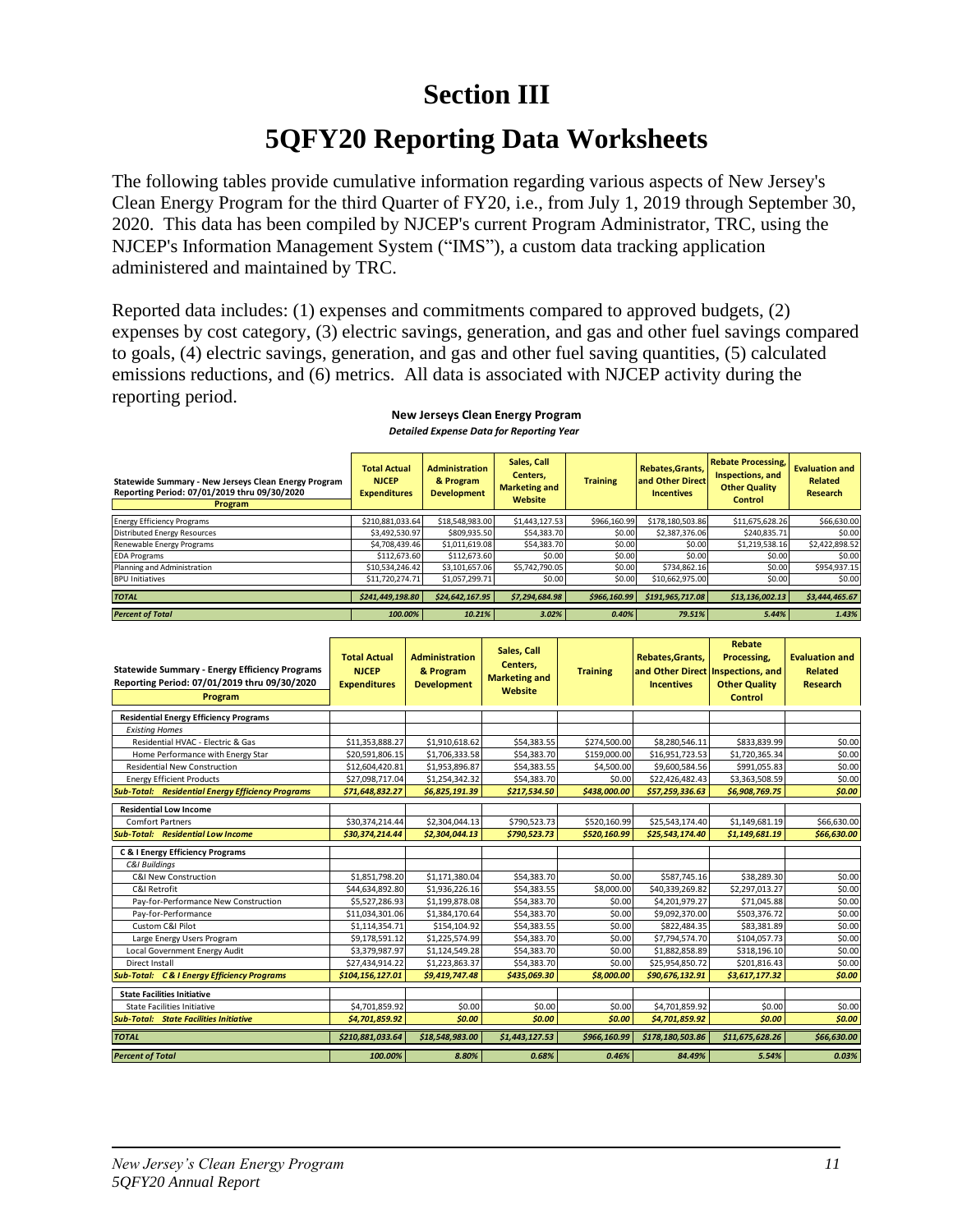| <b>Statewide Summary - Distributed Energy Resources</b><br>Reporting Period: 07/01/2019 thru 09/30/2020<br>Program | <b>Total Actual</b><br><b>NJCEP</b><br><b>Expenditures</b> | <b>Administration</b><br>& Program<br><b>Development</b> | Sales, Call<br>Centers,<br><b>Marketing and</b><br>Website | <b>Training</b> | Rebates.Grants.<br>and Other Direct Inspections, and<br><b>Incentives</b> | Rebate<br>Processing.<br><b>Other Quality</b><br><b>Control</b> | <b>Evaluation and</b><br>Related<br><b>Research</b> |
|--------------------------------------------------------------------------------------------------------------------|------------------------------------------------------------|----------------------------------------------------------|------------------------------------------------------------|-----------------|---------------------------------------------------------------------------|-----------------------------------------------------------------|-----------------------------------------------------|
| CHP                                                                                                                | \$3,408,809.40                                             | \$809,935.50                                             | \$54,383.70                                                | \$0.00          | \$2,387,376.06                                                            | \$157.114.14                                                    | \$0.00                                              |
| Fuel Cell                                                                                                          | \$83,721.57                                                | \$0.00                                                   | \$0.00                                                     | \$0.00          | \$0.00                                                                    | \$83,721.57                                                     | \$0.00                                              |
| <b>TOTAL</b>                                                                                                       | \$3.492.530.97                                             | \$809.935.50                                             | \$54,383.70                                                | \$0.00          | \$2,387,376.06                                                            | \$240.835.71                                                    | \$0.00                                              |
| <b>Percent of Total</b>                                                                                            | 100.00%                                                    | 23.19%                                                   | 1.56%                                                      | 0.00%           | 68.36%                                                                    | 6.90%                                                           | 0.00%                                               |

| Statewide Summary - Renewable Energy Programs<br>Reporting Period: 07/01/2019 thru 09/30/2020<br>Program | <b>Total Actual</b><br><b>NJCEP</b><br><b>Expenditures</b> | <b>Administration</b><br>& Program<br><b>Development</b> | Sales, Call<br>Centers,<br><b>Training</b><br><b>Marketing and</b><br>Website |        | Rebates, Grants,<br><b>Incentives</b> | Rebate<br>Processing,<br>and Other Direct Inspections, and<br><b>Other Quality</b><br><b>Control</b> | <b>Evaluation and</b><br><b>Related</b><br>Research |
|----------------------------------------------------------------------------------------------------------|------------------------------------------------------------|----------------------------------------------------------|-------------------------------------------------------------------------------|--------|---------------------------------------|------------------------------------------------------------------------------------------------------|-----------------------------------------------------|
| Offshore Wind                                                                                            | \$2.422.898.52                                             | \$0.00                                                   | \$0.00                                                                        | \$0.00 | \$0.00                                | \$0.00                                                                                               | \$2,422,898.52                                      |
| Solar Programs                                                                                           | \$2.285.540.94                                             | \$1,011,619.08                                           | \$54,383.70                                                                   | \$0.00 | \$0.00                                | \$1,219,538.16                                                                                       | \$0.00                                              |
| <b>TOTAL</b>                                                                                             | \$4.708.439.46                                             | \$1,011,619.08                                           | \$54.383.70                                                                   | \$0.00 | \$0.00                                | \$1,219,538.16                                                                                       | \$2,422,898.52                                      |
| <b>Percent of Total</b>                                                                                  | 100.00%                                                    | 21.49%                                                   | 1.16%                                                                         | 0.00%  | 0.00%                                 | 25.90%                                                                                               | 51.46%                                              |

| <b>Statewide Summary - EDA Programs</b><br>Reporting Period: 07/01/2019 thru 09/30/2020<br>Program | <b>Total Actual</b><br><b>NJCEP</b><br><b>Expenditures</b> | <b>Administration</b><br>& Program<br><b>Development</b> | Sales, Call<br>Centers.<br><b>Marketing and</b><br>Website | <b>Training</b> | Rebates, Grants,<br><b>Incentives</b> | Rebate<br>Processing.<br>and Other Direct Inspections, and<br><b>Other Quality</b><br><b>Control</b> | <b>Evaluation and</b><br>Related<br><b>Research</b> |
|----------------------------------------------------------------------------------------------------|------------------------------------------------------------|----------------------------------------------------------|------------------------------------------------------------|-----------------|---------------------------------------|------------------------------------------------------------------------------------------------------|-----------------------------------------------------|
| <b>EDA Programs Admin</b>                                                                          | \$112,673,60                                               | \$112,673,60                                             | \$0.00                                                     | \$0.00          | \$0.00                                | \$0.00                                                                                               | \$0.00                                              |
| <b>TOTAL</b>                                                                                       | \$112,673.60                                               | \$112.673.60                                             | \$0.00                                                     | 50.00           | \$0.00                                | \$0.00                                                                                               | \$0.00                                              |
| <b>Percent of Total</b>                                                                            | 100.00%                                                    | 100.00%                                                  | 0.00%                                                      | 0.00%           | 0.00%                                 | 0.00%                                                                                                | 0.00%                                               |

| <b>Statewide Summary - Planning and Administration</b><br>Reporting Period: 07/01/2019 thru 09/30/2020<br>Program | <b>Total Actual</b><br><b>NJCEP</b><br><b>Expenditures</b> | <b>Administration</b><br>& Program<br><b>Development</b> | Sales, Call<br>Centers.<br><b>Marketing and</b><br>Website | <b>Training</b> | Rebates, Grants,<br>and Other Direct Inspections, and<br><b>Incentives</b> | <b>Rebate</b><br>Processing.<br><b>Other Quality</b><br><b>Control</b> | <b>Evaluation and</b><br><b>Related</b><br><b>Research</b> |
|-------------------------------------------------------------------------------------------------------------------|------------------------------------------------------------|----------------------------------------------------------|------------------------------------------------------------|-----------------|----------------------------------------------------------------------------|------------------------------------------------------------------------|------------------------------------------------------------|
| <b>BPU Program Administration</b>                                                                                 |                                                            |                                                          |                                                            |                 |                                                                            |                                                                        |                                                            |
| <b>BPU Program Administration</b>                                                                                 | \$3,101,657.06                                             | \$3,101,657.06                                           | \$0.00                                                     | \$0.00          | \$0.00                                                                     | \$0.00                                                                 | \$0.00                                                     |
| <b>Sub-Total: BPU Program Administration</b>                                                                      | \$3,101,657.06                                             | \$3,101,657.06                                           | \$0.00                                                     | \$0.00          | \$0.00                                                                     | \$0.00                                                                 | \$0.00                                                     |
| <b>Marketing</b>                                                                                                  |                                                            |                                                          |                                                            |                 |                                                                            |                                                                        |                                                            |
| <b>Marketing Contract</b>                                                                                         | \$445,541.43                                               | \$0.00                                                   | \$445,541.43                                               | \$0.00          | \$0.00                                                                     | \$0.00                                                                 | \$0.00                                                     |
| <b>Sub-Total: Marketing</b>                                                                                       | \$445.541.43                                               | \$0.00                                                   | \$445.541.43                                               | \$0.00          | \$0.00                                                                     | \$0.00                                                                 | \$0.00                                                     |
| <b>Program Evaluation/Analysis</b>                                                                                |                                                            |                                                          |                                                            |                 |                                                                            |                                                                        |                                                            |
| Program Evaluation                                                                                                | \$954,937.15                                               | \$0.00                                                   | \$0.00                                                     | \$0.00          | \$0.00                                                                     | \$0.00                                                                 | \$954,937.15                                               |
| <b>Research and Analysis</b>                                                                                      | \$0.00                                                     | \$0.00                                                   | \$0.00                                                     | \$0.00          | \$0.00                                                                     | \$0.00                                                                 | \$0.00                                                     |
| <b>Sub-Total: Program Evaluation/Analysis</b>                                                                     | \$954.937.15                                               | \$0.00                                                   | \$0.00                                                     | \$0.00          | \$0.00                                                                     | \$0.00                                                                 | \$954,937.15                                               |
| <b>Outreach and Education</b>                                                                                     |                                                            |                                                          |                                                            |                 |                                                                            |                                                                        |                                                            |
| Sustainable Jersey                                                                                                | \$380,119.99                                               | \$0.00                                                   | \$0.00                                                     | \$0.00          | \$380,119.99                                                               | \$0.00                                                                 | \$0.00                                                     |
| <b>NJIT Learning Center</b>                                                                                       | \$305,288.17                                               | \$0.00                                                   | \$0.00                                                     | \$0.00          | \$305,288.17                                                               | \$0.00                                                                 | \$0.00                                                     |
| Conference                                                                                                        | \$50,000.00                                                | \$0.00                                                   | \$50,000.00                                                | \$0.00          | \$0.00                                                                     | \$0.00                                                                 | \$0.00                                                     |
| Outreach, Website, Other                                                                                          | \$5,247,248.62                                             | \$0.00                                                   | \$5,247,248.62                                             | \$0.00          | \$0.00                                                                     | \$0.00                                                                 | \$0.00                                                     |
| <b>Sub-Total: Outreach and Education</b>                                                                          | \$5,982,656.78                                             | \$0.00                                                   | \$5,297,248.62                                             | \$0.00          | \$685,408.16                                                               | \$0.00                                                                 | \$0.00                                                     |
| Sponsorships                                                                                                      |                                                            |                                                          |                                                            |                 |                                                                            |                                                                        |                                                            |
| Sponsorships                                                                                                      | \$49,454.00                                                | \$0.00                                                   | \$0.00                                                     | \$0.00          | \$49,454.00                                                                | \$0.00                                                                 | \$0.00                                                     |
| <b>Sub-Total: Sponsorships</b>                                                                                    | \$49,454.00                                                | \$0.00                                                   | \$0.00                                                     | \$0.00          | \$49,454.00                                                                | \$0.00                                                                 | \$0.00                                                     |
| <b>TOTAL</b>                                                                                                      | \$10,534,246.42                                            | \$3,101,657.06                                           | \$5,742,790.05                                             | \$0.00          | \$734,862.16                                                               | \$0.00                                                                 | \$954,937.15                                               |
| <b>Percent of Total</b>                                                                                           | 100.00%                                                    | 29.44%                                                   | 54.52%                                                     | 0.00%           | 6.98%                                                                      | 0.00%                                                                  | 9.07%                                                      |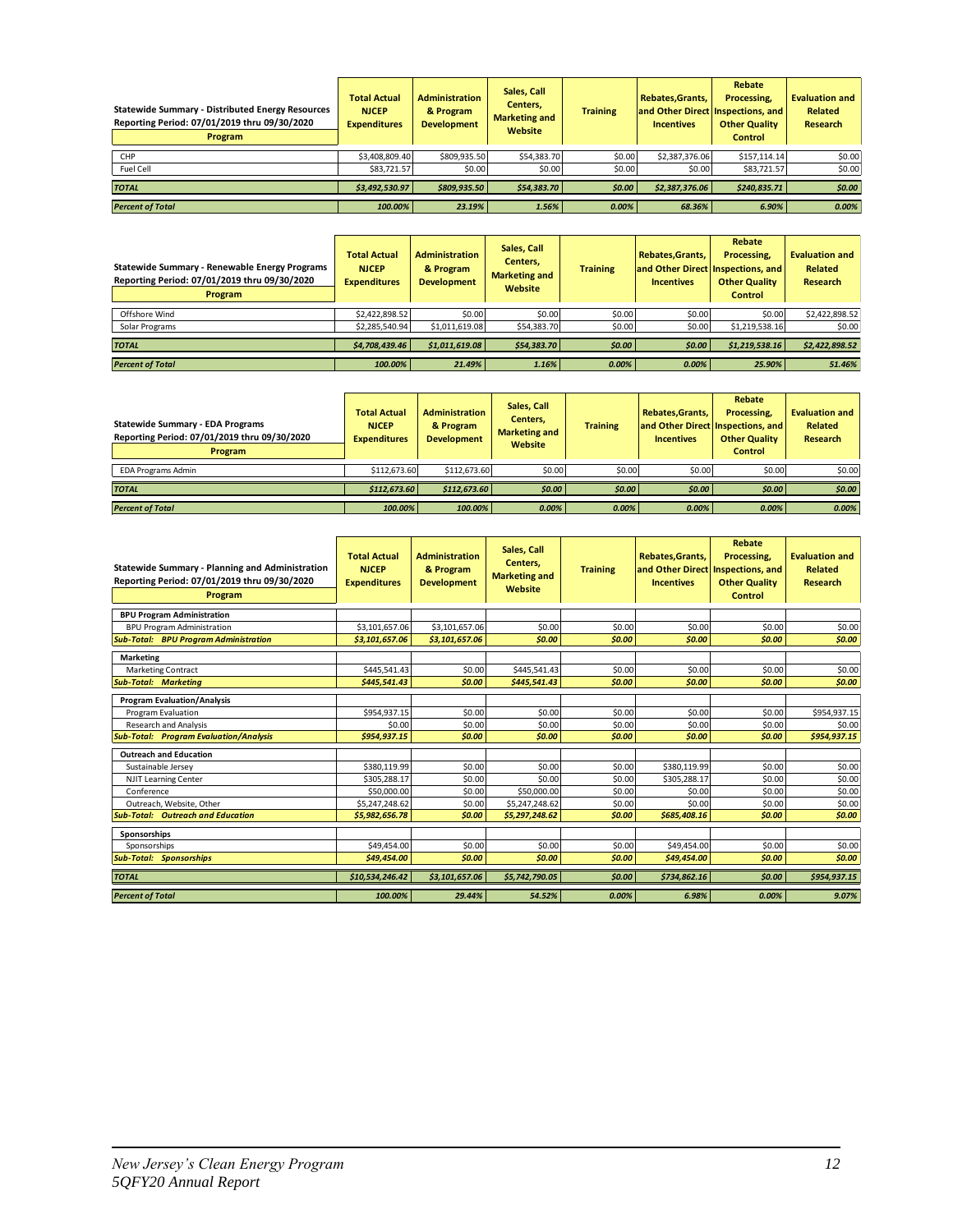| <b>Statewide Summary - BPU Initiatives</b><br>Reporting Period: 07/01/2019 thru 09/30/2020<br>Program | <b>Total Actual</b><br><b>NJCEP</b><br><b>Expenditures</b> | <b>Administration</b><br>& Program<br><b>Development</b> | Sales, Call<br>Centers.<br><b>Marketing and</b><br><b>Website</b> | <b>Training</b> | Rebates, Grants,<br>and Other Direct<br><b>Incentives</b> | <b>Rebate</b><br>Processing,<br>Inspections, and<br><b>Other Quality</b><br><b>Control</b> | <b>Evaluation and</b><br><b>Related</b><br><b>Research</b> |
|-------------------------------------------------------------------------------------------------------|------------------------------------------------------------|----------------------------------------------------------|-------------------------------------------------------------------|-----------------|-----------------------------------------------------------|--------------------------------------------------------------------------------------------|------------------------------------------------------------|
| <b>Community Energy Grants</b>                                                                        |                                                            |                                                          |                                                                   |                 |                                                           |                                                                                            |                                                            |
| <b>Community Energy Grants</b>                                                                        | \$0.00                                                     | \$0.00                                                   | \$0.00                                                            | \$0.00          | \$0.00                                                    | \$0.00                                                                                     | \$0.00                                                     |
| <b>Sub-Total: Community Energy Grants</b>                                                             | \$0.00                                                     | \$0.00                                                   | \$0.00                                                            | \$0.00          | \$0.00                                                    | \$0.00                                                                                     | \$0.00                                                     |
|                                                                                                       |                                                            |                                                          |                                                                   |                 |                                                           |                                                                                            |                                                            |
| Storage                                                                                               |                                                            |                                                          |                                                                   |                 |                                                           |                                                                                            |                                                            |
| Storage                                                                                               | \$0.00                                                     | \$0.00                                                   | \$0.00                                                            | \$0.00          | \$0.00                                                    | \$0.00                                                                                     | \$0.00                                                     |
| <b>Sub-Total: Storage</b>                                                                             | \$0.00                                                     | \$0.00                                                   | \$0.00                                                            | \$0.00          | \$0.00                                                    | \$0.00                                                                                     | \$0.00                                                     |
|                                                                                                       |                                                            |                                                          |                                                                   |                 |                                                           |                                                                                            |                                                            |
| <b>Electric Vehicles</b>                                                                              |                                                            |                                                          |                                                                   |                 |                                                           |                                                                                            |                                                            |
| Charge Up New Jersey                                                                                  | \$1,057,299.71                                             | \$1,057,299.71                                           | \$0.00                                                            | \$0.00          | \$0.00                                                    | \$0.00                                                                                     | \$0.00                                                     |
| Plug In EV Incentive Fund                                                                             | \$10,662,975.00                                            | \$0.00                                                   | \$0.00                                                            | \$0.00          | \$10,662,975.00                                           | \$0.00                                                                                     | \$0.00                                                     |
| <b>Sub-Total: Electric Vehicles</b>                                                                   | \$11,720,274.71                                            | \$1,057,299.71                                           | \$0.00                                                            | \$0.00          | \$10,662,975.00                                           | \$0.00                                                                                     | \$0.00                                                     |
|                                                                                                       |                                                            |                                                          |                                                                   |                 |                                                           |                                                                                            |                                                            |
| NJ Wind                                                                                               |                                                            |                                                          |                                                                   |                 |                                                           |                                                                                            |                                                            |
| NJ Wind                                                                                               | \$0.00                                                     | \$0.00                                                   | \$0.00                                                            | \$0.00          | \$0.00                                                    | \$0.00                                                                                     | \$0.00                                                     |
| <b>Sub-Total: NJ Wind</b>                                                                             | \$0.00                                                     | \$0.00                                                   | \$0.00                                                            | \$0.00          | \$0.00                                                    | \$0.00                                                                                     | \$0.00                                                     |
| <b>R&amp;D Energy Tech Hub</b>                                                                        |                                                            |                                                          |                                                                   |                 |                                                           |                                                                                            |                                                            |
| R&D Energy Tech Hub                                                                                   | \$0.00                                                     | \$0.00                                                   | \$0.00                                                            | \$0.00          | \$0.00                                                    | \$0.00                                                                                     | \$0.00                                                     |
| <b>Sub-Total: R&amp;D Energy Tech Hub</b>                                                             | \$0.00                                                     | \$0.00                                                   | \$0.00                                                            | \$0.00          | \$0.00                                                    | \$0.00                                                                                     | \$0.00                                                     |
|                                                                                                       |                                                            |                                                          |                                                                   |                 |                                                           |                                                                                            |                                                            |
| <b>Workforce Development</b>                                                                          |                                                            |                                                          |                                                                   |                 |                                                           |                                                                                            |                                                            |
| Workforce Development                                                                                 | \$0.00                                                     | \$0.00                                                   | \$0.00                                                            | \$0.00          | \$0.00                                                    | \$0.00                                                                                     | \$0.00                                                     |
| <b>Sub-Total: Workforce Development</b>                                                               | \$0.00                                                     | \$0.00                                                   | \$0.00                                                            | \$0.00          | \$0.00                                                    | \$0.00                                                                                     | \$0.00                                                     |
|                                                                                                       |                                                            |                                                          |                                                                   |                 |                                                           |                                                                                            |                                                            |
| Curriculum                                                                                            |                                                            |                                                          |                                                                   |                 |                                                           |                                                                                            |                                                            |
| Curriculum                                                                                            | \$0.00                                                     | \$0.00                                                   | \$0.00                                                            | \$0.00          | \$0.00                                                    | \$0.00                                                                                     | \$0.00                                                     |
| <b>Sub-Total: Curriculum</b>                                                                          | \$0.00                                                     | \$0.00                                                   | \$0.00                                                            | \$0.00          | \$0.00                                                    | \$0.00                                                                                     | \$0.00                                                     |
|                                                                                                       |                                                            |                                                          |                                                                   |                 |                                                           |                                                                                            |                                                            |
| <b>TOTAL</b>                                                                                          | \$11,720,274.71                                            | \$1,057,299.71                                           | \$0.00                                                            | \$0.00          | \$10,662,975.00                                           | \$0.00                                                                                     | \$0.00                                                     |
|                                                                                                       |                                                            |                                                          |                                                                   |                 |                                                           |                                                                                            |                                                            |
| <b>Percent of Total</b>                                                                               | 100.00%                                                    | 9.02%                                                    | 0.00%                                                             | 0.00%           | 90.98%                                                    | 0.00%                                                                                      | 0.00%                                                      |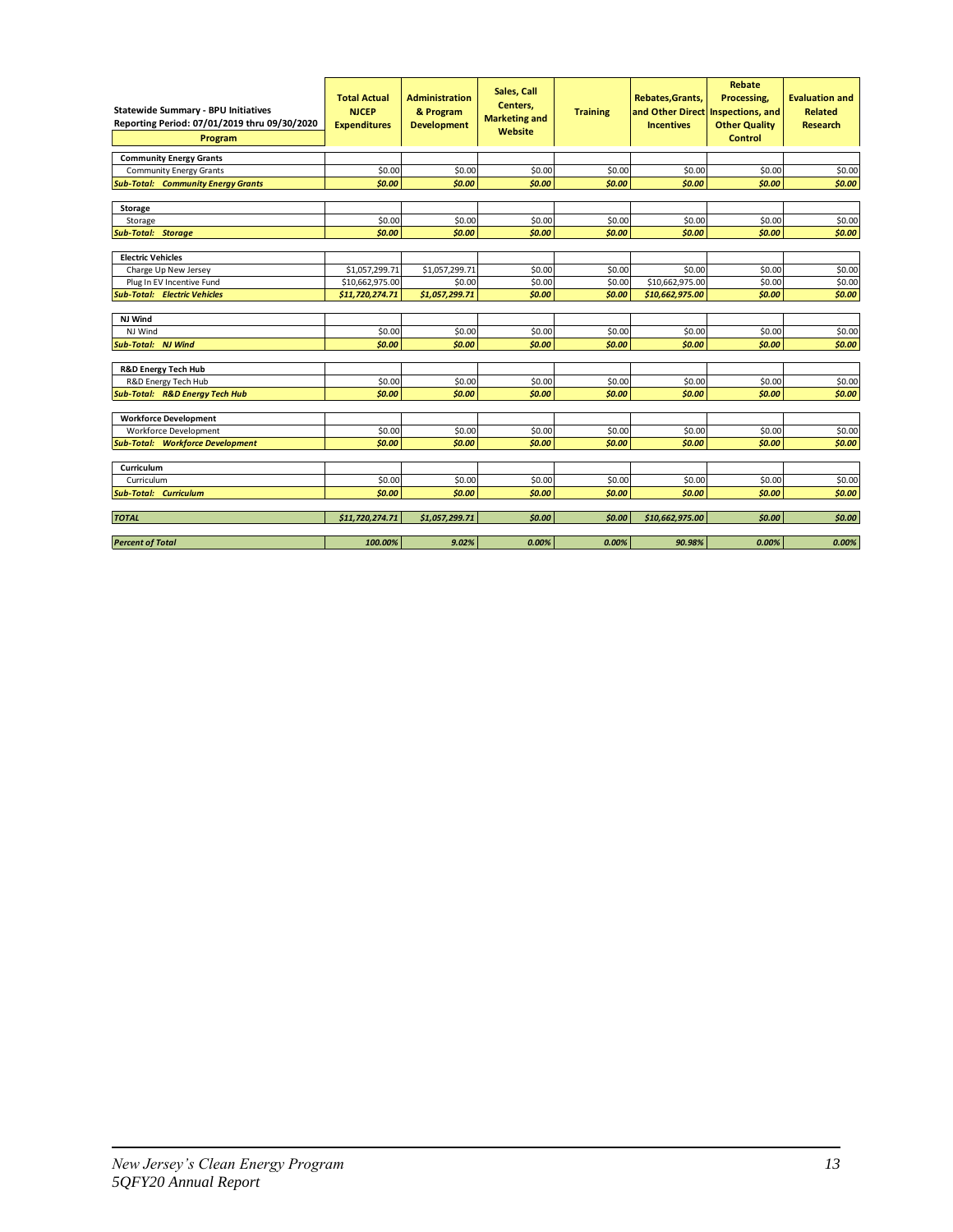|                                                   |                 | <b>Peak Demand Savings</b> |                                |      |                 | <b>Annual Energy Savings</b> |                                   |      |                 | <b>Lifetime Energy Savings</b> |                                |      |
|---------------------------------------------------|-----------------|----------------------------|--------------------------------|------|-----------------|------------------------------|-----------------------------------|------|-----------------|--------------------------------|--------------------------------|------|
| New Jersey's Clean Energy Program                 |                 |                            |                                |      |                 |                              |                                   |      |                 |                                |                                |      |
| <b>Electric Savings vs. Goals</b>                 | <b>YTD Goal</b> | <b>Actual YTD</b>          | <b>Actual YTD as % of Goal</b> |      | <b>YTD Goal</b> | <b>Actual YTD</b>            | <b>Actual YTD as % of</b><br>Goal |      | <b>YTD Goal</b> | <b>Actual YTD</b>              | <b>Actual YTD as % of Goal</b> |      |
| Reporting Period: 07/01/2019 thru 09/30/2020      |                 |                            |                                |      |                 |                              |                                   |      |                 |                                |                                |      |
| Program                                           | kw              | kW                         | %                              |      | <b>MWh</b>      | <b>MWh</b>                   | %                                 |      | <b>MWh</b>      | <b>MWh</b>                     | %                              |      |
| <b>Energy Efficiency Programs</b>                 |                 |                            |                                |      |                 |                              |                                   |      |                 |                                |                                |      |
| <b>Residential Energy Efficiency Programs</b>     |                 |                            |                                |      |                 |                              |                                   |      |                 |                                |                                |      |
| <b>Existing Homes</b>                             | 4,047           | 3,261                      |                                | 81%  | 6,990           | 5,205                        |                                   | 74%  | 112,977         | 82,085                         |                                | 73%  |
| Residential HVAC - Electric & Gas                 | 3.166           | 2,135                      |                                | 67%  | 4,273           | 3.355                        |                                   | 79%  | 63,971          | 52,002                         |                                | 81%  |
| Home Performance with Energy Star                 | 881             | 1,126                      |                                | 128% | 2.717           | 1.850                        |                                   | 68%  | 49.006          | 30,083                         |                                | 61%  |
| <b>Residential New Construction</b>               | 2,506           | 2,453                      |                                | 98%  | 6,342           | 7,505                        |                                   | 118% | 126,845         | 150,069                        |                                | 118% |
| <b>Energy Efficient Products</b>                  | 62.709          | 50,033                     |                                | 80%  | 729,041         | 580,541                      |                                   | 80%  | 10,647,860      | 8,554,992                      |                                | 80%  |
| <b>Energy Efficient Products - Lighting</b>       | 56,785          | 46,766                     |                                | 82%  | 683,884         | 554,552                      |                                   | 81%  | 10,310,542      | 8,352,357                      |                                | 81%  |
| Energy Efficient Products - Non-Lighting          | 5,924           | 3,267                      |                                | 55%  | 45,156          | 25,989                       |                                   | 58%  | 337,318         | 202,636                        |                                | 60%  |
| Sub-Total: Residential Energy Efficiency Programs | 69.262          | 55,747                     |                                | 80%  | 742,373         | 593.251                      |                                   | 80%  | 10.887.682      | 8,787,146                      |                                | 81%  |
| <b>Residential Low Income</b>                     |                 |                            |                                |      |                 |                              |                                   |      |                 |                                |                                |      |
| <b>Comfort Partners</b>                           |                 | 635                        |                                | 0%   | 8,403           | 4,690                        |                                   | 56%  | 61,017          | 69,464                         |                                | 114% |
| Sub-Total: Residential Low Income                 | $\Omega$        | 635                        |                                | 0%   | 8,403           | 4,690                        |                                   | 56%  | 61,017          | 69,464                         |                                | 114% |
| <b>C &amp; I Energy Efficiency Programs</b>       |                 |                            |                                |      |                 |                              |                                   |      |                 |                                |                                |      |
| C&I Buildings                                     | 55,061          | 56,815                     |                                | 103% | 291,795         | 303,761                      |                                   | 104% | 4,678,582       | 4,459,676                      |                                | 95%  |
| <b>C&amp;I New Construction</b>                   | 1,515           | 707                        |                                | 47%  | 8,260           | 3,366                        |                                   | 41%  | 164,943         | 49,965                         |                                | 30%  |
| C&I Retrofit                                      | 37.661          | 45,276                     |                                | 120% | 203,498         | 242,150                      |                                   | 119% | 3,201,455       | 3,459,146                      |                                | 108% |
| Pay-for-Performance New Construction              | 5,145           | 792                        |                                | 15%  | 13,961          | 3,537                        |                                   | 25%  | 223,095         | 68,613                         |                                | 31%  |
| Pay-for-Performance                               | 6.809           | 5,460                      |                                | 80%  | 30,477          | 21,885                       |                                   | 72%  | 480,928         | 346,341                        |                                | 72%  |
| Custom C&I Pilot                                  | 841             | 1,772                      |                                | 211% | 6,913           | 8,682                        |                                   | 126% | 108,731         | 132,530                        |                                | 122% |
| Large Energy Users Program                        | 3.090           | 2,807                      |                                | 91%  | 28,686          | 24,141                       |                                   | 84%  | 499.429         | 403,080                        |                                | 81%  |
| Direct Install                                    | 11,592          | 7,959                      |                                | 69%  | 53,424          | 38,537                       |                                   | 72%  | 799,764         | 567,119                        |                                | 71%  |
| Sub-Total: C & I Energy Efficiency Programs       | 66,653          | 64,774                     |                                | 97%  | 345,219         | 342,298                      |                                   | 99%  | 5,478,346       | 5,026,795                      |                                | 92%  |
| Sub-Total: Energy Efficiency Programs             | 135,915         | 121,155                    |                                | 89%  | 1,095,994       | 940,239                      |                                   | 86%  | 16,427,045      | 13,883,405                     |                                | 85%  |
| <b>TOTAL</b>                                      | 135.915         | 121,155                    |                                | 89%  | 1,095,994       | 940,239                      |                                   | 86%  | 16,427,045      | 13,883,405                     |                                | 85%  |

|                                                   |                 | <b>Annual Energy Savings</b> |                                |      | <b>Lifetime Energy Savings</b> |                   |                                |      |
|---------------------------------------------------|-----------------|------------------------------|--------------------------------|------|--------------------------------|-------------------|--------------------------------|------|
| New Jersey's Clean Energy Program                 |                 |                              |                                |      |                                |                   |                                |      |
| Gas & Other Fuel Savings vs. Goals                | <b>YTD Goal</b> | <b>Actual YTD</b>            | <b>Actual YTD as % of Goal</b> |      | <b>YTD Goal</b>                | <b>Actual YTD</b> | <b>Actual YTD as % of Goal</b> |      |
| Reporting Period: 07/01/2019 thru 09/30/2020      |                 |                              |                                |      |                                |                   |                                |      |
| Program                                           | <b>MMBtu</b>    | <b>MMBtu</b>                 | %                              |      | <b>MMBtu</b>                   | <b>MMBtu</b>      | %                              |      |
| <b>Energy Efficiency Programs</b>                 |                 |                              |                                |      |                                |                   |                                |      |
| <b>Residential Energy Efficiency Programs</b>     |                 |                              |                                |      |                                |                   |                                |      |
| <b>Existing Homes</b>                             | 318,314         | 269,128                      |                                | 85%  | 6,409,120                      | 5,073,666         |                                | 79%  |
| Residential HVAC - Electric & Gas                 | 213,778         | 170,629                      |                                | 80%  | 4,132,332                      | 3,337,552         |                                | 81%  |
| Home Performance with Energy Star                 | 104,536         | 98.499                       |                                | 94%  | 2,276,788                      | 1,736,114         |                                | 76%  |
| <b>Residential New Construction</b>               | 83,426          | 88,571                       |                                | 106% | 1,668,521                      | 1,770,243         |                                | 106% |
| <b>Energy Efficient Products</b>                  | 15,207          | 23,815                       |                                | 157% | 170,987                        | 269,360           |                                | 158% |
| Sub-Total: Residential Energy Efficiency Programs | 416,947         | 381,514                      |                                | 92%  | 8,248,627                      | 7,113,269         |                                | 86%  |
| <b>Residential Low Income</b>                     |                 |                              |                                |      |                                |                   |                                |      |
| <b>Comfort Partners</b>                           | 50,354          | 26.952                       |                                | 54%  | 777,986                        | 412.660           |                                | 53%  |
| Sub-Total: Residential Low Income                 | 50,354          | 26,952                       |                                | 54%  | 777,986                        | 412,660           |                                | 53%  |
| <b>C &amp; I Energy Efficiency Programs</b>       |                 |                              |                                |      |                                |                   |                                |      |
| C&I Buildings                                     | 289,126         | 146,201                      |                                | 51%  | 5,404,763                      | 2,765,949         |                                | 51%  |
| <b>C&amp;I New Construction</b>                   | 732             | 3.454                        |                                | 472% | 13,980                         | 60,139            |                                | 430% |
| C&I Retrofit                                      | 47,033          | 32,426                       |                                | 69%  | 821,661                        | 571,299           |                                | 70%  |
| Pay-for-Performance New Construction              | 125,556         | 23,417                       |                                | 19%  | 2,087,993                      | 424,250           |                                | 20%  |
| Pay-for-Performance                               | 102,447         | 58,697                       |                                | 57%  | 2,243,579                      | 1,207,862         |                                | 54%  |
| Custom C&I Pilot                                  | 5,478           | 1.773                        |                                | 32%  | 95,698                         | 26,594            |                                | 28%  |
| Large Energy Users Program                        | 7,881           | 26,434                       |                                | 335% | 141,851                        | 475,805           |                                | 335% |
| Direct Install                                    | 180,660         | 114,874                      |                                | 64%  | 3,096,511                      | 1,498,571         |                                | 48%  |
| Sub-Total: C & I Energy Efficiency Programs       | 469,786         | 261,075                      |                                | 56%  | 8,501,273                      | 4,264,520         |                                | 50%  |
| Sub-Total: Energy Efficiency Programs             | 937,087         | 669,541                      |                                | 71%  | 17,527,887                     | 11,790,449        |                                | 67%  |
| <b>Distributed Energy Resources</b>               |                 |                              |                                |      |                                |                   |                                |      |
| CHP                                               | 19,072          | 21,401                       |                                | 112% | 333,752                        | 321,017           |                                | 96%  |
| Sub-Total: Distributed Energy Resources           | 19,072          | 21,401                       |                                | 112% | 333,752                        | 321,017           |                                | 96%  |
| <b>TOTAL</b>                                      | 956,159         | 690,942                      |                                | 72%  | 17,861,639                     | 12,111,466        |                                | 68%  |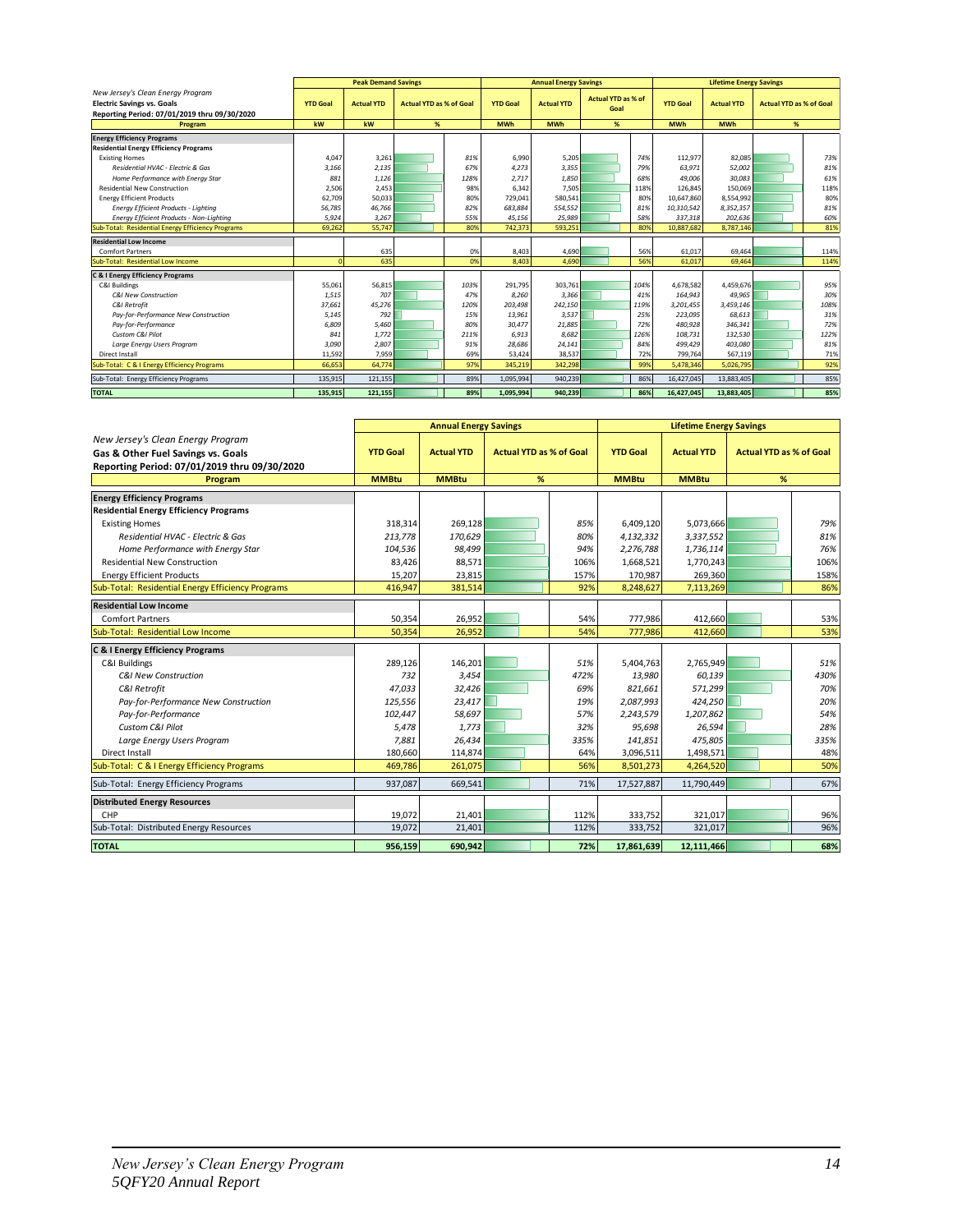|                                                   |                  | <b>Peak Demand Savings</b> |                                          |                  | <b>Annual Energy Savings</b> |                                          |                  | <b>Lifetime Energy Savings</b> |                                          |
|---------------------------------------------------|------------------|----------------------------|------------------------------------------|------------------|------------------------------|------------------------------------------|------------------|--------------------------------|------------------------------------------|
| New Jersey's Clean Energy Program                 |                  |                            |                                          |                  |                              |                                          |                  |                                |                                          |
| <b>Electric Savings</b>                           | <b>Installed</b> | <b>Committed</b>           | <b>Installed and</b><br><b>Committed</b> | <b>Installed</b> | <b>Committed</b>             | <b>Installed and</b><br><b>Committed</b> | <b>Installed</b> | <b>Committed</b>               | <b>Installed and</b><br><b>Committed</b> |
| Reporting Period: 07/01/2019 thru 09/30/2020      |                  |                            |                                          |                  |                              |                                          |                  |                                |                                          |
| Program                                           | kW               | kW                         | kW                                       | <b>MWh</b>       | <b>MWh</b>                   | <b>MWh</b>                               | <b>MWh</b>       | <b>MWh</b>                     | <b>MWh</b>                               |
| <b>Energy Efficiency Programs</b>                 |                  |                            |                                          |                  |                              |                                          |                  |                                |                                          |
| <b>Residential Energy Efficiency Programs</b>     |                  |                            |                                          |                  |                              |                                          |                  |                                |                                          |
| <b>Existing Homes</b>                             | 3.261            | 313                        | 3,574                                    | 5,205            | 371                          | 5,576                                    | 82,085           | 6,307                          | 88,392                                   |
| Residential HVAC - Electric & Gas                 | 2,135            | 0                          | 2,135                                    | 3,355            | 0                            | 3,355                                    | 52,002           | 0                              | 52,002                                   |
| Home Performance with Energy Star                 | 1,126            | 313                        | 1,439                                    | 1,850            | 371                          | 2,222                                    | 30,083           | 6,307                          | 36,390                                   |
| <b>Residential New Construction</b>               | 2,453            | C                          | 2,453                                    | 7,505            | O                            | 7,505                                    | 150,069          | 0                              | 150,069                                  |
| <b>Energy Efficient Products</b>                  | 50,033           | C                          | 50,033                                   | 580,541          | O                            | 580,541                                  | 8,554,992        | $\Omega$                       | 8,554,992                                |
| <b>Energy Efficient Products - Lighting</b>       | 46,766           | $\theta$                   | 46,766                                   | 554,552          | $\mathcal{L}$                | 554,552                                  | 8,352,357        | $\Omega$                       | 8,352,357                                |
| Energy Efficient Products - Non-Lighting          | 3,267            | $\theta$                   | 3,267                                    | 25,989           | 0                            | 25,989                                   | 202,636          | 0                              | 202,636                                  |
| Sub-Total: Residential Energy Efficiency Programs | 55.747           | 313                        | 56.060                                   | 593,251          | 371                          | 593,622                                  | 8,787,146        | 6,307                          | 8,793,454                                |
| <b>Residential Low Income</b>                     |                  |                            |                                          |                  |                              |                                          |                  |                                |                                          |
| <b>Comfort Partners</b>                           | 635              | 29                         | 664                                      | 4,690            | 174                          | 4,864                                    | 69.464           | 2,656                          | 72,120                                   |
| Sub-Total: Residential Low Income                 | 635              | 29                         | 664                                      | 4,690            | 174                          | 4,864                                    | 69,464           | 2,656                          | 72,120                                   |
| <b>C &amp; I Energy Efficiency Programs</b>       |                  |                            |                                          |                  |                              |                                          |                  |                                |                                          |
| C&I Buildings                                     | 56,815           | 44,674                     | 101,488                                  | 303.761          | 245,256                      | 549,017                                  | 4,459,676        | 3,698,603                      | 8,158,279                                |
| <b>C&amp;I New Construction</b>                   | 707              | 488                        | 1,196                                    | 3,366            | 2,372                        | 5,738                                    | 49,965           | 35,733                         | 85.698                                   |
| C&I Retrofit                                      | 45,276           | 27,544                     | 72,820                                   | 242,150          | 142,839                      | 384,989                                  | 3,459,146        | 2,107,944                      | 5,567,091                                |
| Pay-for-Performance New Construction              | 792              | 828                        | 1,620                                    | 3,537            | 8,765                        | 12,303                                   | 68,613           | 144,825                        | 213,438                                  |
| Pay-for-Performance                               | 5,460            | 9,702                      | 15,162                                   | 21,885           | 38,589                       | 60,473                                   | 346,341          | 602,217                        | 948,558                                  |
| Custom C&I Pilot                                  | 1,772            | 1,611                      | 3,382                                    | 8,682            | 10,494                       | 19.176                                   | 132,530          | 149,090                        | 281,620                                  |
| Large Energy Users Program                        | 2.807            | 4,502                      | 7,308                                    | 24,141           | 42,197                       | 66.338                                   | 403,080          | 658,795                        | 1,061,875                                |
| Direct Install                                    | 7,959            | 4,999                      | 12,957                                   | 38,537           | 23,086                       | 61,623                                   | 567,119          | 339,020                        | 906,139                                  |
| Sub-Total: C & I Energy Efficiency Programs       | 64,774           | 49,672                     | 114,446                                  | 342,298          | 268,342                      | 610,640                                  | 5,026,795        | 4,037,623                      | 9,064,418                                |
| Sub-Total: Energy Efficiency Programs             | 121,155          | 50,014                     | 171,170                                  | 940,239          | 268,888                      | 1.209.127                                | 13,883,405       | 4,046,587                      | 17,929,992                               |
| <b>Distributed Energy Resources</b>               |                  |                            |                                          |                  |                              |                                          |                  |                                |                                          |
| CHP                                               | $\Omega$         | 5,829                      | 5,829                                    | 908              | 22,564                       | 23,472                                   | 13,623           | 440,204                        | 453,827                                  |
| Fuel Cell                                         | $\Omega$         | C                          |                                          | $\Omega$         |                              | $\Omega$                                 |                  |                                | $\Omega$                                 |
| Sub-Total: Distributed Energy Resources           | $\Omega$         | 5,829                      | 5,829                                    | 908              | 22,564                       | 23,472                                   | 13,623           | 440,204                        | 453,827                                  |
| <b>TOTAL</b>                                      | 121.155          | 55.843                     | 176,999                                  | 941.147          | 291.451                      | 1.232.598                                | 13.897.028       | 4,486,791                      | 18,383,819                               |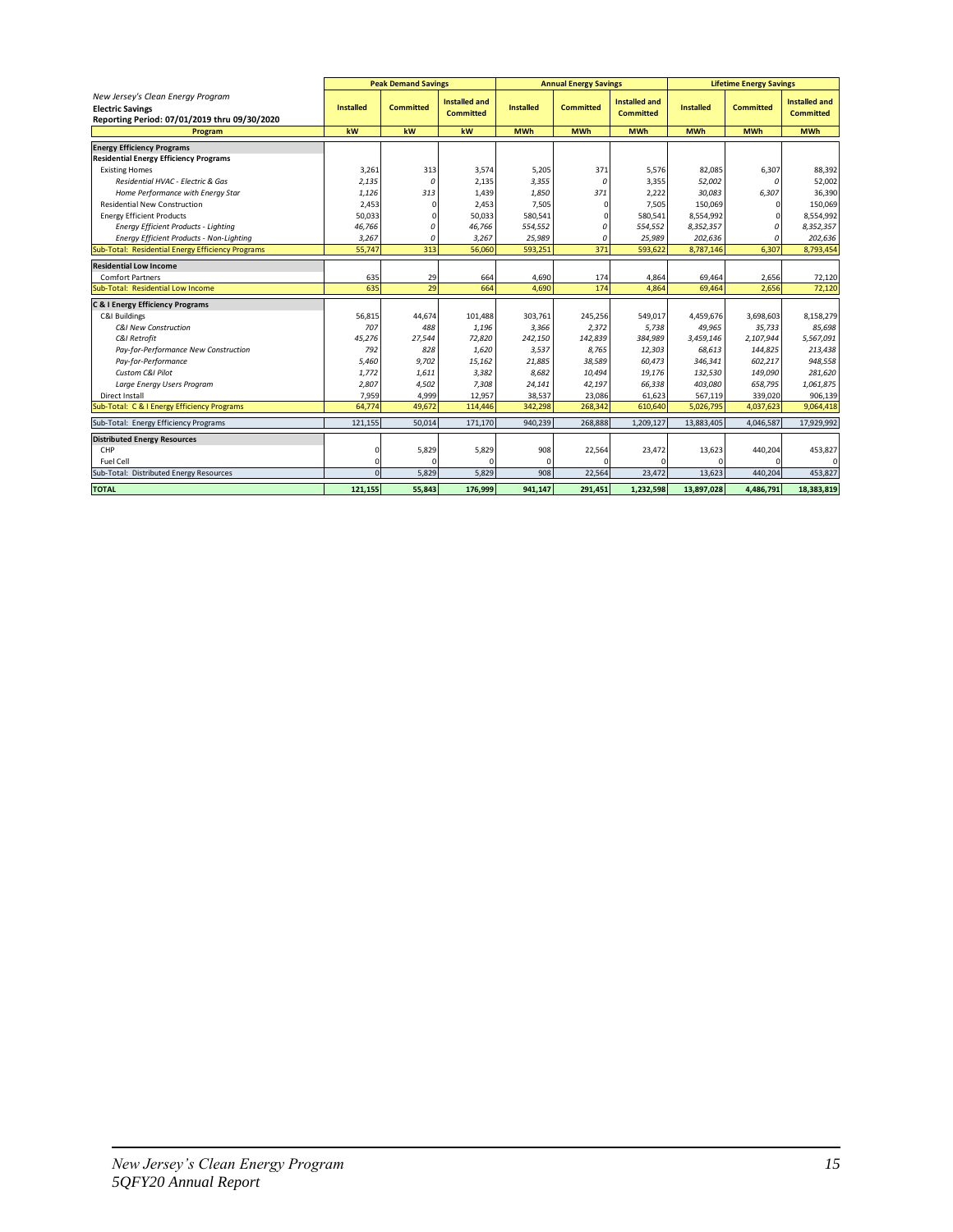|                                                                                                                          |                  | <b>Annual Energy Savings</b> |                                          |                  | <b>Lifetime Energy Savings</b> |                                          |
|--------------------------------------------------------------------------------------------------------------------------|------------------|------------------------------|------------------------------------------|------------------|--------------------------------|------------------------------------------|
| New Jersey's Clean Energy Program<br><b>Gas &amp; Other Fuel Savings</b><br>Reporting Period: 07/01/2019 thru 09/30/2020 | <b>Installed</b> | <b>Committed</b>             | <b>Installed and</b><br><b>Committed</b> | <b>Installed</b> | <b>Committed</b>               | <b>Installed and</b><br><b>Committed</b> |
| Program                                                                                                                  | <b>MMBtu</b>     | <b>MMBtu</b>                 | <b>MMBtu</b>                             | <b>MMBtu</b>     | <b>MMBtu</b>                   | <b>MMBtu</b>                             |
| <b>Energy Efficiency Programs</b>                                                                                        |                  |                              |                                          |                  |                                |                                          |
| <b>Residential Energy Efficiency Programs</b>                                                                            |                  |                              |                                          |                  |                                |                                          |
| <b>Existing Homes</b>                                                                                                    | 269,128          | 21,701                       | 290,829                                  | 5,073,666        | 368,351                        | 5,442,017                                |
| Residential HVAC - Electric & Gas                                                                                        | 170,629          | Ω                            | 170,629                                  | 3,337,552        | 0                              | 3,337,552                                |
| Home Performance with Energy Star                                                                                        | 98,499           | 21,701                       | 120,200                                  | 1,736,114        | 368,351                        | 2,104,465                                |
| <b>Residential New Construction</b>                                                                                      | 88,571           | U                            | 88,571                                   | 1,770,243        | $\Omega$                       | 1,770,243                                |
| <b>Energy Efficient Products</b>                                                                                         | 23,815           |                              | 23,815                                   | 269,360          |                                | 269,360                                  |
| Sub-Total: Residential Energy Efficiency Programs                                                                        | 381,514          | 21,701                       | 403,215                                  | 7,113,269        | 368,351                        | 7,481,619                                |
| <b>Residential Low Income</b>                                                                                            |                  |                              |                                          |                  |                                |                                          |
| <b>Comfort Partners</b>                                                                                                  | 26,952           | 1,440                        | 28,392                                   | 412,660          | 22,614                         | 435,274                                  |
| Sub-Total: Residential Low Income                                                                                        | 26,952           | 1,440                        | 28,392                                   | 412,660          | 22,614                         | 435,274                                  |
| C & I Energy Efficiency Programs                                                                                         |                  |                              |                                          |                  |                                |                                          |
| C&I Buildings                                                                                                            | 146,201          | 470,977                      | 617,178                                  | 2,765,949        | 7,908,082                      | 10,674,031                               |
| <b>C&amp;I New Construction</b>                                                                                          | 3,454            | 3,964                        | 7,418                                    | 60,139           | 69,634                         | 129,774                                  |
| C&I Retrofit                                                                                                             | 32,426           | 153,925                      | 186,351                                  | 571,299          | 1,978,036                      | 2,549,335                                |
| Pay-for-Performance New Construction                                                                                     | 23,417           | 4,559                        | 27,977                                   | 424,250          | 118,973                        | 543,222                                  |
| Pay-for-Performance                                                                                                      | 58,697           | 88,180                       | 146,878                                  | 1,207,862        | 1,736,861                      | 2,944,724                                |
| Custom C&I Pilot                                                                                                         | 1,773            | 9,578                        | 11,350                                   | 26,594           | 148,589                        | 175,183                                  |
| Large Energy Users Program                                                                                               | 26,434           | 210,771                      | 237,205                                  | 475,805          | 3,855,989                      | 4,331,794                                |
| Direct Install                                                                                                           | 114,874          | 117,649                      | 232,523                                  | 1,498,571        | 1,597,374                      | 3,095,946                                |
| Sub-Total: C & I Energy Efficiency Programs                                                                              | 261,075          | 588,626                      | 849,701                                  | 4,264,520        | 9,505,456                      | 13,769,977                               |
| Sub-Total: Energy Efficiency Programs                                                                                    | 669,541          | 611,767                      | 1,281,308                                | 11,790,449       | 9,896,421                      | 21,686,870                               |
| <b>Distributed Energy Resources</b>                                                                                      |                  |                              |                                          |                  |                                |                                          |
| CHP                                                                                                                      | 21,401           | 321,875                      | 343,276                                  | 321,017          | 6,160,624                      | 6,481,641                                |
| <b>Fuel Cell</b>                                                                                                         | <sup>0</sup>     | 0                            | 0                                        | $\mathbf{0}$     | $\Omega$                       | $\Omega$                                 |
| Sub-Total: Distributed Energy Resources                                                                                  | 21,401           | 321,875                      | 343,276                                  | 321,017          | 6,160,624                      | 6,481,641                                |
| <b>TOTAL</b>                                                                                                             | 690,942          | 933,643                      | 1,624,585                                | 12,111,466       | 16,057,045                     | 28,168,511                               |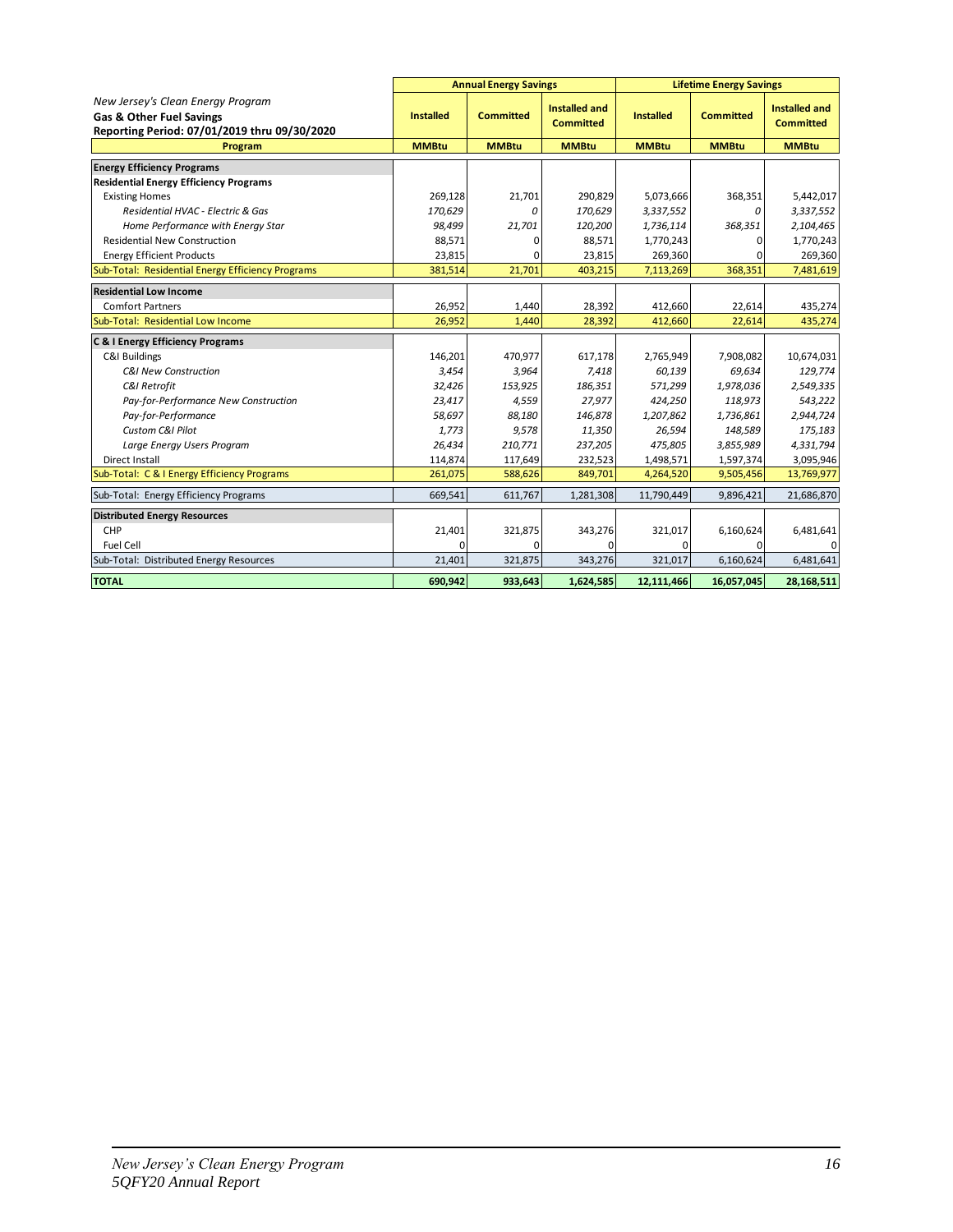|                                                                            |                  | <b>Capacity</b>  |                  |                  | <b>Annual Generation</b> |                  |                  | <b>Lifetime Generation</b> |                  |  |
|----------------------------------------------------------------------------|------------------|------------------|------------------|------------------|--------------------------|------------------|------------------|----------------------------|------------------|--|
| New Jersey's Clean Energy Program                                          |                  |                  | Installed and    |                  |                          | Installed and    |                  |                            | Installed and    |  |
| <b>Electric Generation</b><br>Reporting Period: 07/01/2019 thru 09/30/2020 | <b>Installed</b> | <b>Committed</b> | <b>Committed</b> | <b>Installed</b> | <b>Committed</b>         | <b>Committed</b> | <b>Installed</b> | <b>Committed</b>           | <b>Committed</b> |  |
| Program                                                                    | <b>kW</b>        | kW               | kW               | <b>MWh</b>       | <b>MWh</b>               | <b>MWh</b>       | <b>MWh</b>       | <b>MWh</b>                 | <b>MWh</b>       |  |
| <b>Distributed Energy Resources</b>                                        |                  |                  |                  |                  |                          |                  |                  |                            |                  |  |
| CHP                                                                        | 951              | 20,679           | 21,630           | 7,000            | 148,931                  | 155,931          | 105,007          | 2,897,596                  | 3,002,603        |  |
| Fuel Cell                                                                  |                  | 750              | 750              |                  | 6,242                    | 6,242            |                  | 93,623                     | 93,623           |  |
| Sub-Total: Distributed Energy Resources                                    | 951              | 21,429           | 22,380           | 7,000            | 155,172                  | 162,172          | 105,007          | 2,991,219                  | 3,096,226        |  |
| <b>Renewable Energy Programs</b>                                           |                  |                  |                  |                  |                          |                  |                  |                            |                  |  |
| Solar Programs                                                             | 805,271          |                  | 805,271          | 966,325          |                          | 966,325          | 24,158,125       |                            | 24,158,125       |  |
| Sub-Total: Renewable Energy Programs                                       | 805,271          | $\Omega$         | 805,271          | 966,325          |                          | 966,325          | 24,158,125       | $\Omega$                   | 24,158,125       |  |
| <b>TOTAL</b>                                                               | 806,222          | 21,429           | 827,651          | 973,325          | 155,172                  | 1,128,497        | 24,263,132       | 2,991,219                  | 27,254,351       |  |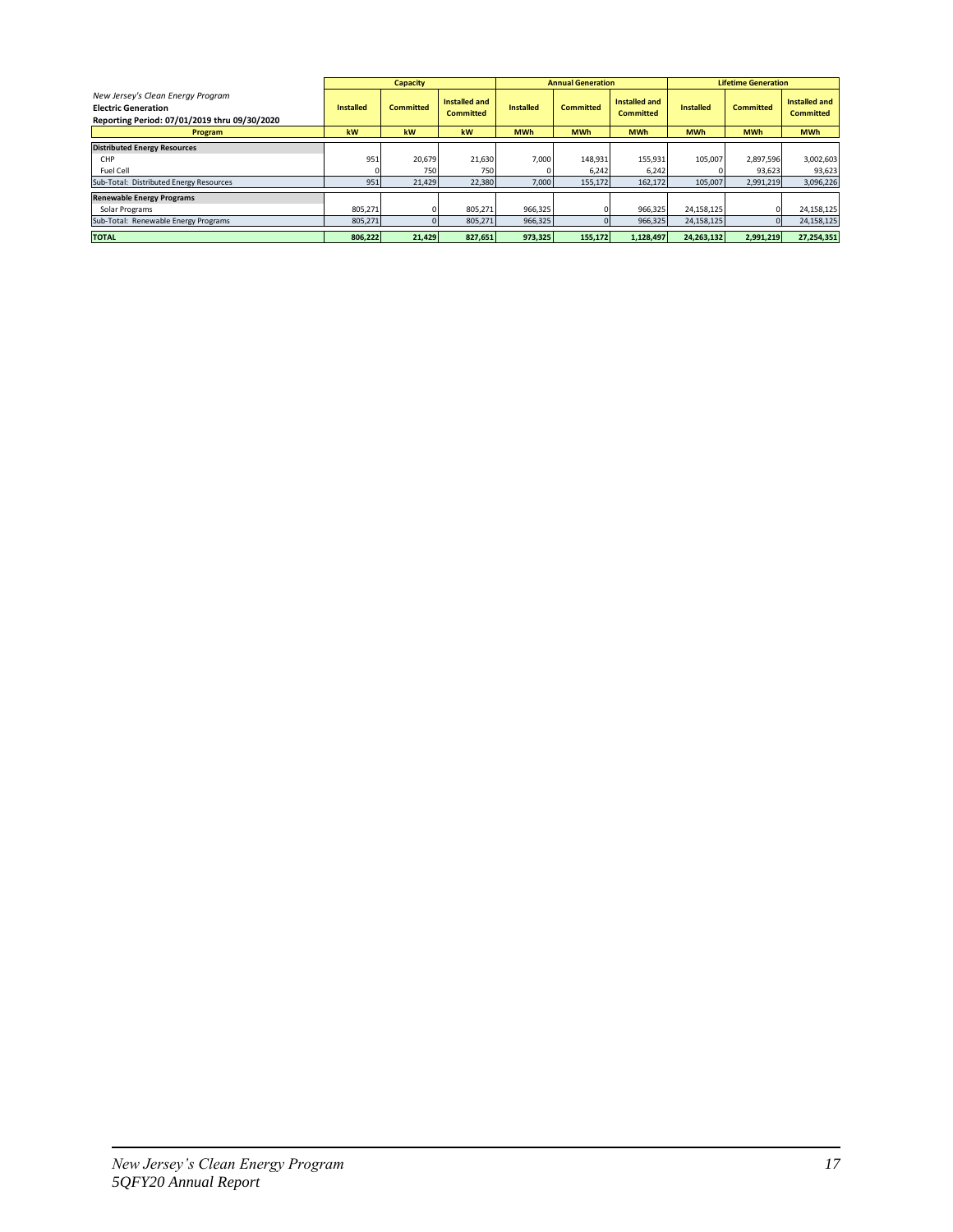|                                                             |                 | <b>Annual Emissions Reductions</b> |                 |           |                 | <b>Lifetime Emissions Reductions</b> |                 |           |
|-------------------------------------------------------------|-----------------|------------------------------------|-----------------|-----------|-----------------|--------------------------------------|-----------------|-----------|
| New Jersey's Clean Energy Program                           |                 |                                    |                 |           |                 |                                      |                 |           |
| <b>Emissions Reductions</b>                                 | CO <sub>2</sub> | NO <sub>x</sub>                    | SO <sub>2</sub> | <b>Hg</b> | CO <sub>2</sub> | $NO_x$                               | SO <sub>2</sub> | Hg        |
| Reporting Period: 07/01/2019 thru 09/30/2020<br>Program     | metric tons     | metric tons                        | metric tons     | grams     | metric tons     | metric tons                          | metric tons     | grams     |
|                                                             |                 |                                    |                 |           |                 |                                      |                 |           |
| <b>Energy Efficiency Programs</b>                           |                 |                                    |                 |           |                 |                                      |                 |           |
| <b>Residential Energy Efficiency Programs</b>               |                 |                                    |                 |           |                 |                                      |                 |           |
| <b>Existing Homes</b>                                       | 17.369          | 13.22                              | 1.58            | 5.73      | 318.033         | 243.14                               | 25.00           | 90.29     |
| Residential HVAC - Electric & Gas                           | 11.044          | 8.40                               | 1.02            | 3.69      | 208,036         | 159.19                               | 15.84           | 57.20     |
| Home Performance with Energy Star                           | 6,325           | 4.82                               | 0.56            | 2.04      | 109,997         | 83.95                                | 9.16            | 33.09     |
| <b>Residential New Construction</b>                         | 9,118           | 6.54                               | 2.29            | 8.26      | 182,276         | 130.65                               | 45.70           | 165.08    |
| <b>Energy Efficient Products</b>                            | 342,202         | 220                                | 177             | 639       | 5,038,439       | 3,239                                | 2,605           | 9,410     |
| <b>Energy Efficient Products - Lighting</b>                 | 325,673         | 209.22                             | 168.89          | 610.01    | 4,905,111       | 3,151.12                             | 2,543.67        | 9,187.59  |
| Energy Efficient Products - Non-Lighting                    | 16,529          | 10.80                              | 7.91            | 28.59     | 133,328         | 87.71                                | 61.71           | 222.90    |
| <b>Residential Energy Efficiency Programs</b><br>Sub-Total: | 368,690         | 239.78                             | 180.67          | 652.59    | 5,538,748       | 3,612.62                             | 2,676.08        | 9,665.86  |
| <b>Residential Low Income</b>                               |                 |                                    |                 |           |                 |                                      |                 |           |
| <b>Comfort Partners</b>                                     | 4.188           | 2.90                               | 1.43            | 5.16      | 62.740          | 43.46                                | 21.15           | 76.41     |
| <b>Residential Low Income</b><br>Sub-Total:                 | 4,188           | 2.90                               | 1.43            | 5.16      | 62,740          | 43.46                                | 21.15           | 76.41     |
| <b>C &amp; I Energy Efficiency Programs</b>                 |                 |                                    |                 |           |                 |                                      |                 |           |
| C&I Buildings                                               | 186.166         | 120.70                             | 92.51           | 334.13    | 2,766,144       | 1,798.19                             | 1,358.19        | 4,905.64  |
| <b>C&amp;I New Construction</b>                             | 2,161           | 1.41                               | 1.03            | 3.70      | 32,542          | 21.37                                | 15.22           | 54.96     |
| C&I Retrofit                                                | 143,933         | 92.71                              | 73.75           | 266.36    | 2,061,845       | 1,328.93                             | 1,053.47        | 3.805.06  |
| Pay-for-Performance New Construction                        | 3,323           | 2.31                               | 1.08            | 3.89      | 62,857          | 43.63                                | 20.90           | 75.47     |
| Pay-for-Performance                                         | 15,974          | 10.71                              | 6.66            | 24.07     | 267,633         | 181.18                               | 105.48          | 380.98    |
| Custom C&I Pilot                                            | 5,193           | 3.35                               | 2.64            | 9.55      | 79,245          | 51.11                                | 40.36           | 145.78    |
| Large Energy Users Program                                  | 15,583          | 10.21                              | 7.35            | 26.56     | 262,022         | 171.97                               | 122.76          | 443.39    |
| Direct Install                                              | 28,741          | 19.34                              | 11.74           | 42.39     | 412,750         | 276.63                               | 172.71          | 623.83    |
| Sub-Total: C & I Energy Efficiency Programs                 | 214,907         | 140.04                             | 104.25          | 376.52    | 3,178,895       | 2,074.82                             | 1,530.90        | 5,529.47  |
| Sub-Total: Energy Efficiency Programs                       | 587,784         | 382.72                             | 286.35          | 1,034.27  | 8,780,383       | 5,730.90                             | 4,228.13        | 15,271.74 |
| <b>Distributed Energy Resources</b>                         |                 |                                    |                 |           |                 |                                      |                 |           |
| CHP                                                         | 2,121           | 3.14                               | 2.39            | 1.00      | 31,811          | 47.10                                | 35.91           | 14.99     |
| Fuel Cell                                                   | $\Omega$        | 0.00                               | 0.00            | 0.00      | $\Omega$        | 0.00                                 | 0.00            | 0.00      |
| Sub-Total: Distributed Energy Resources                     | 2,121           | 3.14                               | 2.39            | 1.00      | 31,811          | 47.10                                | 35.91           | 14.99     |
| <b>Renewable Energy Programs</b>                            |                 |                                    |                 |           |                 |                                      |                 |           |
| Solar Programs                                              | 567,496         | 364.57                             | 294.29          | 1,062.96  | 14,187,408      | 9,114.20                             | 7,357.25        | 26,573.94 |
| Sub-Total: Renewable Energy Programs                        | 567,496         | 364.57                             | 294.29          | 1.062.96  | 14,187,408      | 9.114.20                             | 7,357.25        | 26,573.94 |
| <b>TOTAL</b>                                                | 1,157,401       | 750.42                             | 583.03          | 2,098.23  | 22,999,602      | 14,892.21                            | 11,621.29       | 41,860.67 |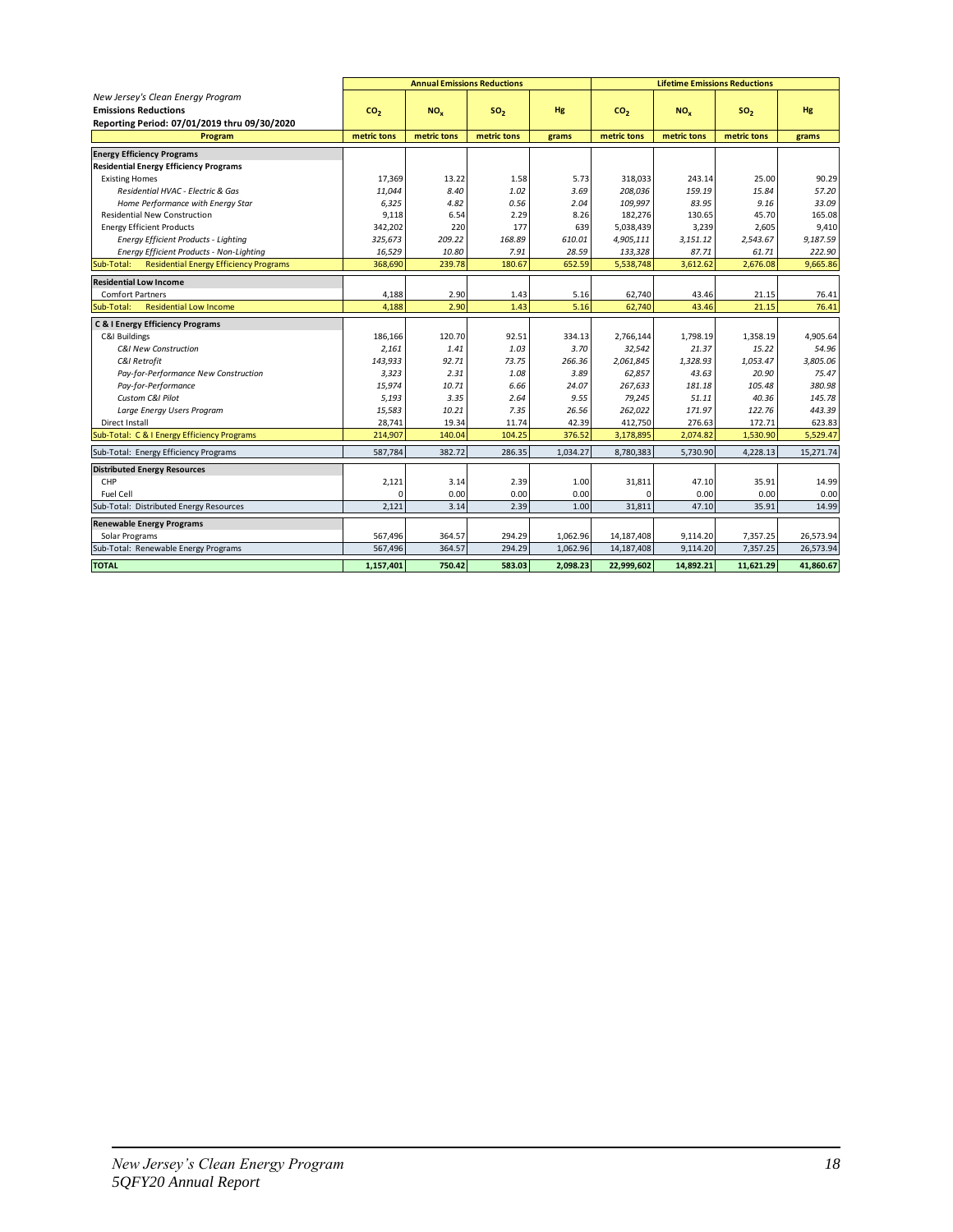### *New Jersey's Clean Energy Program*

### **Program Metrics**

### **Reporting Period: 07/01/2019 thru 09/30/2020**

| <b>Program-Tracking Metric</b>                                                 | <b>Units</b> |
|--------------------------------------------------------------------------------|--------------|
| <b>Energy Efficiency Programs</b>                                              |              |
| EXISTING HOMES (Res HVAC - COOL Completions)                                   | 7,773        |
| Number of Central Air Conditioners and Heat Pumps Rebated                      |              |
| EXISTING HOMES (Res HVAC - WARM Completions)                                   | 12,641       |
| Number of Furnaces, Boilers and Hot Water Heaters Rebated                      |              |
| <b>EXISTING HOMES (HPWES Enrollments)</b>                                      | 5,869        |
| Number of Homes Approved to Complete HPwES Measures                            |              |
| <b>EXISTING HOMES (HPWES Completions)</b>                                      | 4,883        |
| Number of Homes that Completed HPwES Measures                                  |              |
| RESIDENTIAL NEW CONSTRUCTION (Enrollments)                                     | 5,023        |
| Number of Homes Enrolled with Commitments to Build to RNC Efficiency Standards |              |
| <b>RESIDENTIAL NEW CONSTRUCTION (Completions)</b>                              | 6,764        |
| Number of Homes Completed per RNC Efficiency Standards                         |              |
| <b>ENERGY EFFICIENT PRODUCTS</b>                                               | 25,512       |
| Number of Clothes Washers Rebated                                              |              |
| <b>ENERGY EFFICIENT PRODUCTS</b>                                               | 17,672       |
| Number of Clothes Dryers Rebated                                               |              |
| <b>ENERGY EFFICIENT PRODUCTS</b>                                               | 11,248,350   |
| Number of Lighting Units Rebated                                               |              |
| <b>ENERGY EFFICIENT PRODUCTS</b>                                               | 14,444       |
| Number of Refrigerators Rebated                                                |              |
| <b>ENERGY EFFICIENT PRODUCTS</b>                                               | 7,323        |
| Number of Recycled Appliances Rebated                                          |              |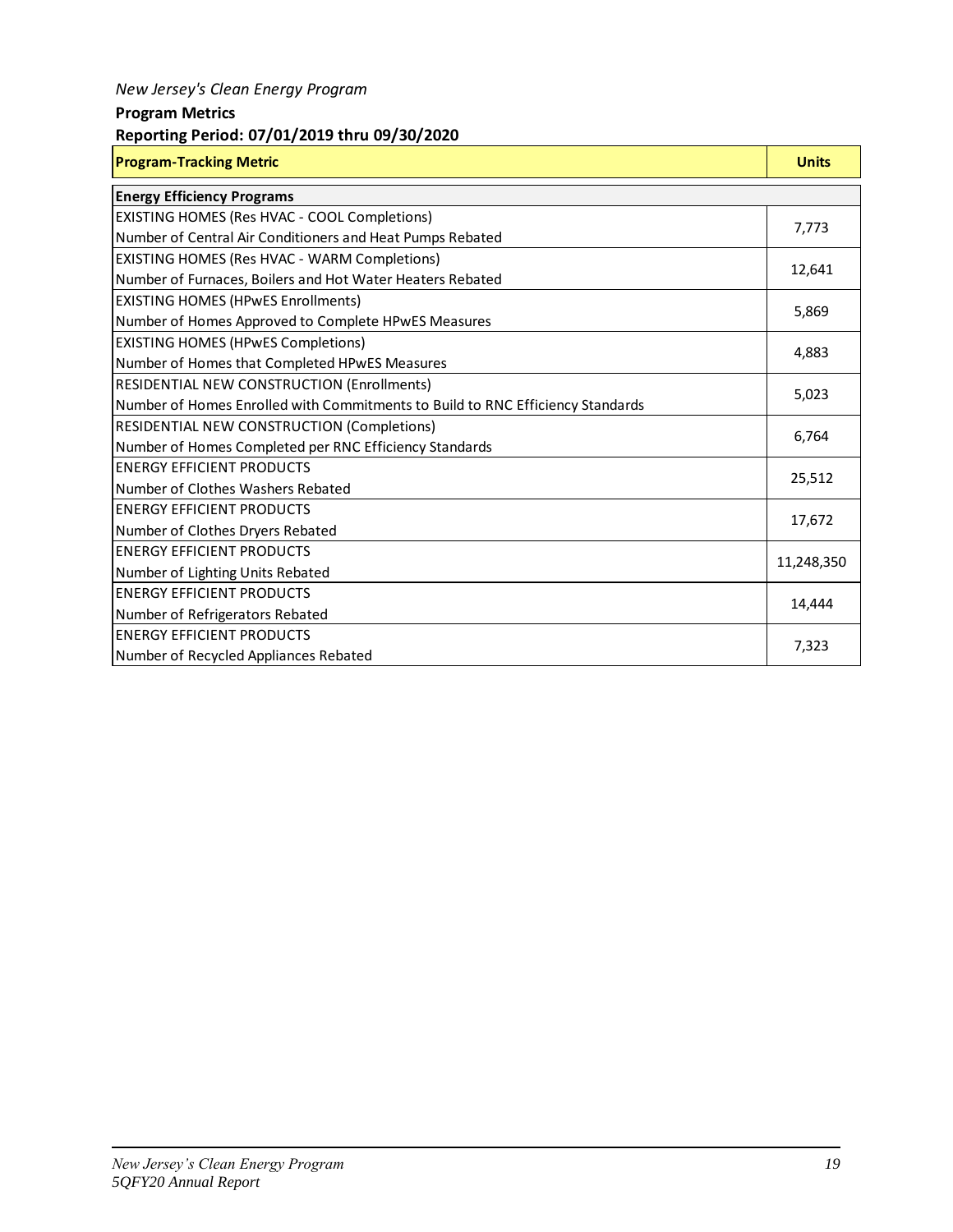| <b>Commercial &amp; Industrial Programs</b>                                              |                |
|------------------------------------------------------------------------------------------|----------------|
| C&I BUILDINGS: C&I Retrofit (Applications Approved)                                      | 5,103          |
| Number of Applications Approved                                                          |                |
| C&I BUILDINGS: C&I Retrofit (Applications Completed)                                     | 5,248          |
| Number of Applications Rebated                                                           |                |
| C&I BUILDINGS: C&I NC (Applications Approved)                                            | 80             |
| Number of Applications Approved                                                          |                |
| C&I BUILDINGS: C&I NC (Applications Completed)                                           | 80             |
| Number of Applications Rebated                                                           |                |
| C&I BUILDINGS: P4P NC (Approved Energy Reduction Plans)                                  | 11             |
| Number of projects receiving P4P-NC Incentive #1 - Energy Reduction Plan                 |                |
| C&I BUILDINGS: P4P NC (Installations Completed)                                          | 10             |
| Number of projects receiving P4P-NC Incentive #2 - Installation of Recommended Measures  |                |
| C&I BUILDINGS: P4P NC (Benchmarking Reports Completed)                                   | $\overline{7}$ |
| Number of Projects Receiving P4P-NC Incentive #3 - Post Construction Benchmarking Report |                |
| C&I BUILDINGS: P4P EB (Approved Energy Reduction Plans)                                  |                |
| Number of projects receiving P4P Incentive #1 - Energy Reduction Plan                    | 66             |
| C&I BUILDINGS: P4P EB (Installations Completed)                                          | 39             |
| Number of projects receiving P4P Incentive #2 - Installation of Recommended Measures     |                |
| C&I BUILDINGS: P4P EB (M&V Reports) Completed                                            | 73             |
| Number of projects receiving P4P Incentive #3 - Post Construction M&V Report             |                |
| C&I BUILDINGS: LEUP (Approved Final Energy Efficiency Plans)                             | 17             |
| Number of Final Energy Efficiency Plans approved                                         |                |
| C&I BUILDINGS: LEUP (Applications Completed)                                             | 17             |
| Number of Applications Rebated                                                           |                |
| C&I BUILDINGS: CTEEP (Applications Approved)                                             | 90             |
| Number of applications approved                                                          |                |
| C&I BUILDINGS: CTEEP (Applications Completed)                                            | 91             |
| Number of applications rebated                                                           |                |
| Local Government Energy Audit - Audits Reviewed and Processed                            | 407            |
| Number of audit applications reviewed and processed                                      |                |
| Local Government Energy Audit - Audits Paid                                              |                |
| Number of Audit Applications Paid                                                        | 441            |
| Direct Install - Applications Completed                                                  | 768            |
| Number of projects completed                                                             |                |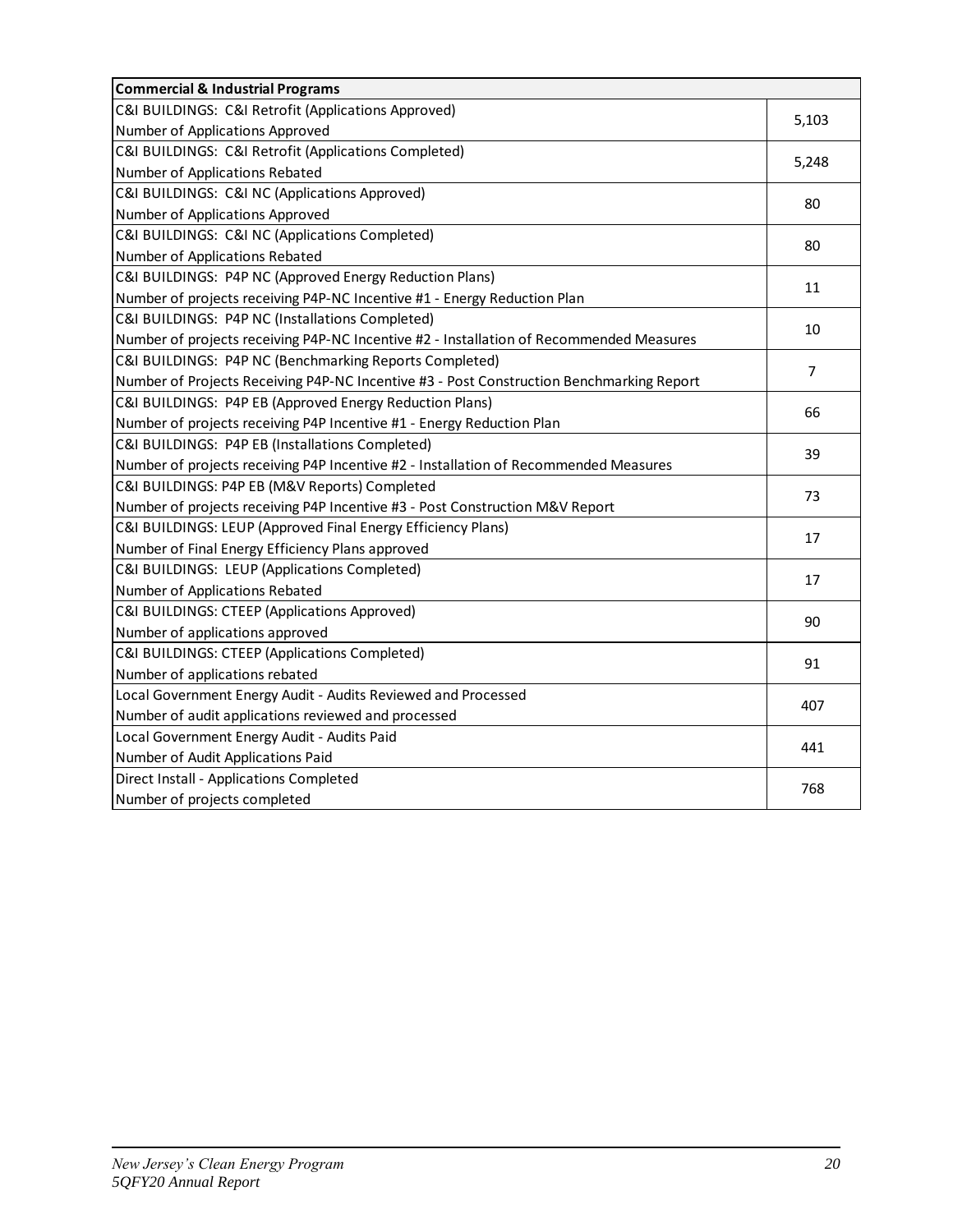| <b>Residential Low Income</b>                 |       |
|-----------------------------------------------|-------|
| Comfort Partners<br>Number of Homes Completed | 3.815 |
| Dientu                                        |       |

| Distributed Energy Resources |    |
|------------------------------|----|
| <b>CHP</b>                   | 10 |
| Approved Applications        |    |
| <b>CHP</b>                   | 0  |
| Completed Applications       |    |
| <b>Fuel Cells</b>            |    |
| Approved Applications        | 0  |
| <b>Fuel Cells</b>            | 0  |
| Completed Applications       |    |
| <b>Energy Storage</b>        | 0  |
| Completed Applications       |    |

| <b>Solar Programs</b>                               |        |
|-----------------------------------------------------|--------|
| <b>SREC Registration</b>                            | 18,034 |
| Number of Initial Registrations Accepted            |        |
| <b>SREC Registration</b>                            |        |
| Number of Applications Issued Permission to Operate | 15,271 |
| TI Program                                          |        |
| Number of Applications Accepted                     | 12,974 |
| TI Program                                          |        |
| Number of Applications Issued Permission to Operate | 2,053  |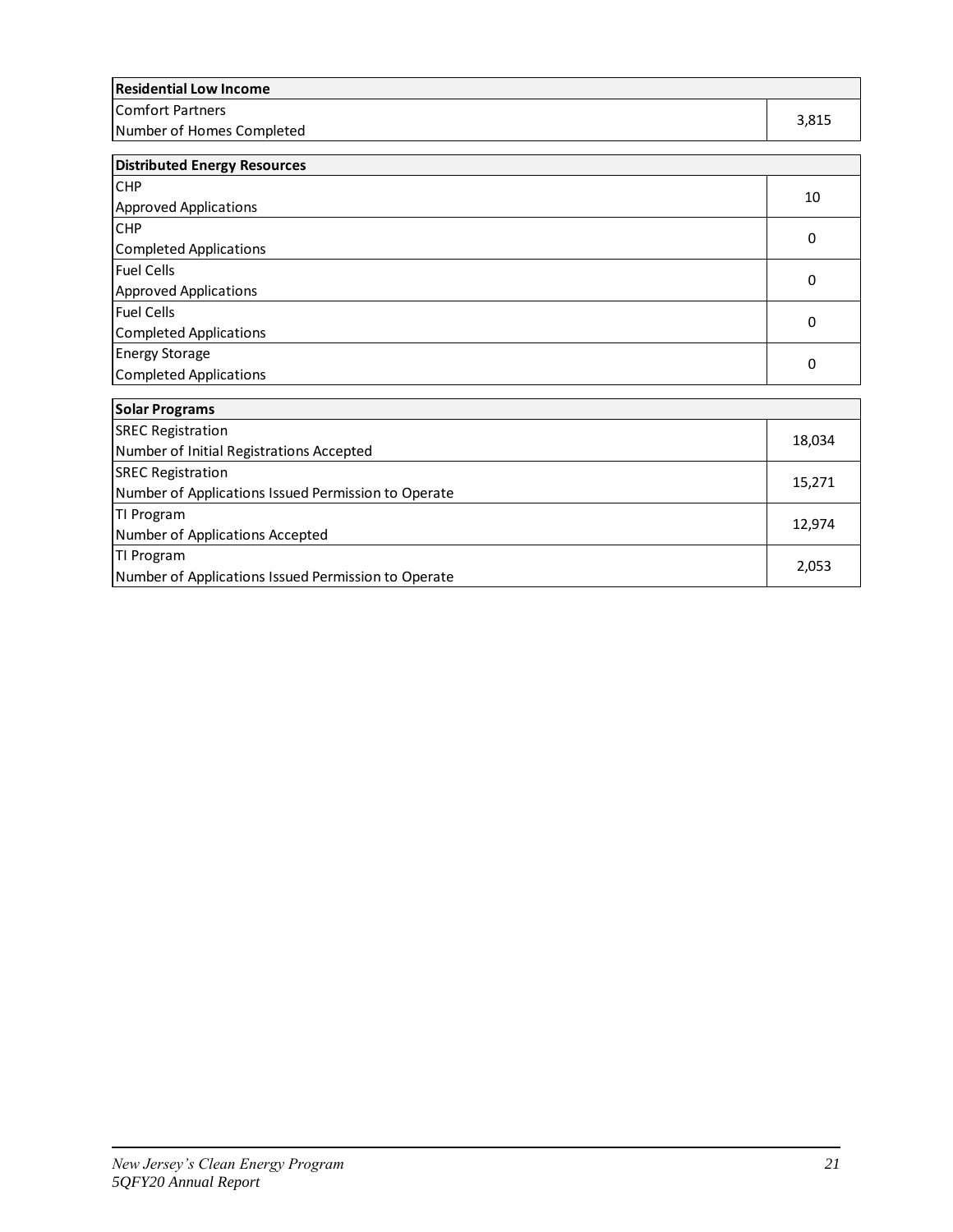# **Section V Notes and Definitions**

For Utility Comfort Partners actual participation figures represent results reported by electric utilities only.

1

|                | <b>Definitions</b>                                                                                                                                                                                                                                                                                                                                                                                                                                                                                                                                                                                                                                                                                                                                                                                                                                                 |
|----------------|--------------------------------------------------------------------------------------------------------------------------------------------------------------------------------------------------------------------------------------------------------------------------------------------------------------------------------------------------------------------------------------------------------------------------------------------------------------------------------------------------------------------------------------------------------------------------------------------------------------------------------------------------------------------------------------------------------------------------------------------------------------------------------------------------------------------------------------------------------------------|
|                | A commitment exists where the associated customer has received a letter of commitment or other signed agreement from the NJCEP and the project is slated                                                                                                                                                                                                                                                                                                                                                                                                                                                                                                                                                                                                                                                                                                           |
| $\mathbf{1}$   | for completion prior to an expiration date. Once completed and paid, a committed project is shifted from "Committed" to "Installed". Committed figures are                                                                                                                                                                                                                                                                                                                                                                                                                                                                                                                                                                                                                                                                                                         |
|                | adjusted to reflect any commitments that are cancelled.<br><b>Committed Expenditures</b> are the amount of rebate commitments that exist as of the end of the reporting period. A committed expenditure may also be                                                                                                                                                                                                                                                                                                                                                                                                                                                                                                                                                                                                                                                |
| $\overline{2}$ | represented by a contractor who has completed the work but has yet to be paid.                                                                                                                                                                                                                                                                                                                                                                                                                                                                                                                                                                                                                                                                                                                                                                                     |
| 3              | Administration and Program Development Expenditures are direct labor and employee overhead costs incurred in developing and managing the New Jersey's<br>Clean Energy Programs by the NJBPU's Division of Clean Energy, the utility program managers, the Economic Development Authority, or any other program<br>manager, except those costs that are appropriately allocated to any of the other expense categories described below, plus the costs of facilities (including<br>telephone, computers, supplies, etc.) and legal support services. For the NJCEP Market Managers, Administration and Program Development Expenditures are<br>those costs identified in the market managers contracts as "Program Administration costs.                                                                                                                            |
| $\overline{4}$ | Sales, Call Centers, Marketing and Website Expenditures<br>- Sales and Call Center Expenditures are expenses related to the enrollment of program participants and in working with trade allies. This category includes<br>activities that close leads and those that involve direct interaction with customers, either in person or over the telephone. It also includes inbound and outbound<br>telemarketing and call center activities.<br>- Marketing and Website Expenditures are costs incurred for advertising, promotions, third-party or internal marketing, advertising agency activities and<br>services, postage, and exhibits and trade shows. Marketing activities are those that generate leads and general program awareness and include the development<br>and production of collateral materials such as brochures, direct mail materials, etc. |
| 5              | Training Expenditures are costs related to training including the planning and execution of training events, seminar materials, etc.                                                                                                                                                                                                                                                                                                                                                                                                                                                                                                                                                                                                                                                                                                                               |
| 6              | Rebates, Grants and Other Direct Incentives are rebates and other direct incentives paid to participating customers and any payments made pursuant to any<br>Clean Energy Program grant.                                                                                                                                                                                                                                                                                                                                                                                                                                                                                                                                                                                                                                                                           |
| $\overline{7}$ | Rebate Processing, Inspections and Other Quality Control Expenditures are costs incurred in processing and tracking rebate, grant and other program<br>applications and payments, and in inspecting qualified projects to ensure compliance with program requirements and other quality control measures.                                                                                                                                                                                                                                                                                                                                                                                                                                                                                                                                                          |
| 8              | Evaluation and Related Research Expenditures are costs related to market research and program evaluation, including the collection and input of<br>information, technical support, collaborative input, process support, and any required outside studies.                                                                                                                                                                                                                                                                                                                                                                                                                                                                                                                                                                                                         |
| 9              | Installed Savings represents the savings accrued as a result of the initiation of a given program and the installation of recorded measures.                                                                                                                                                                                                                                                                                                                                                                                                                                                                                                                                                                                                                                                                                                                       |
| 10             | <b>Committed Savings</b> represents the savings that will accrue from commitments for program participation made in the reporting period, but scheduled for<br>installation in future reporting periods.                                                                                                                                                                                                                                                                                                                                                                                                                                                                                                                                                                                                                                                           |
| 11             | Annual Savings means the yearly (12 months) savings that will result from a measure installed or committed to during the program year.                                                                                                                                                                                                                                                                                                                                                                                                                                                                                                                                                                                                                                                                                                                             |
| 12             | Lifetime Savings means the savings to be accrued over the expected life of a measure installed or committed to during the program year.                                                                                                                                                                                                                                                                                                                                                                                                                                                                                                                                                                                                                                                                                                                            |
| 13             | <b>DEP Emissions Reduction Factors</b> for electric programs are as follows:<br>- CO <sub>2</sub> (Carbon Dioxide) emissions are reduced by 1,111.79 lbs per MWh saved<br>- NO <sub>x</sub> (Nitric Oxide) emissions are reduced by 0.95 lbs. Per MWh saved<br>- SO <sub>2</sub> (Sulfur Dioxide) emissions are reduced by 2.21 lbs per MWh saved<br>- Hg (Mercury) emissions are reduced by 2.11 mg per MWh saved                                                                                                                                                                                                                                                                                                                                                                                                                                                 |
| 14             | <b>DEP Emissions Reduction Factors</b> for gas programs are as follows:<br>- CO <sub>2</sub> (Carbon Dioxide) emissions are reduced by 11.7 lbs per Therm saved<br>- NO <sub>x</sub> (Nitric Oxide) emissions are reduced by .0092 Ibs per Therm saved                                                                                                                                                                                                                                                                                                                                                                                                                                                                                                                                                                                                             |